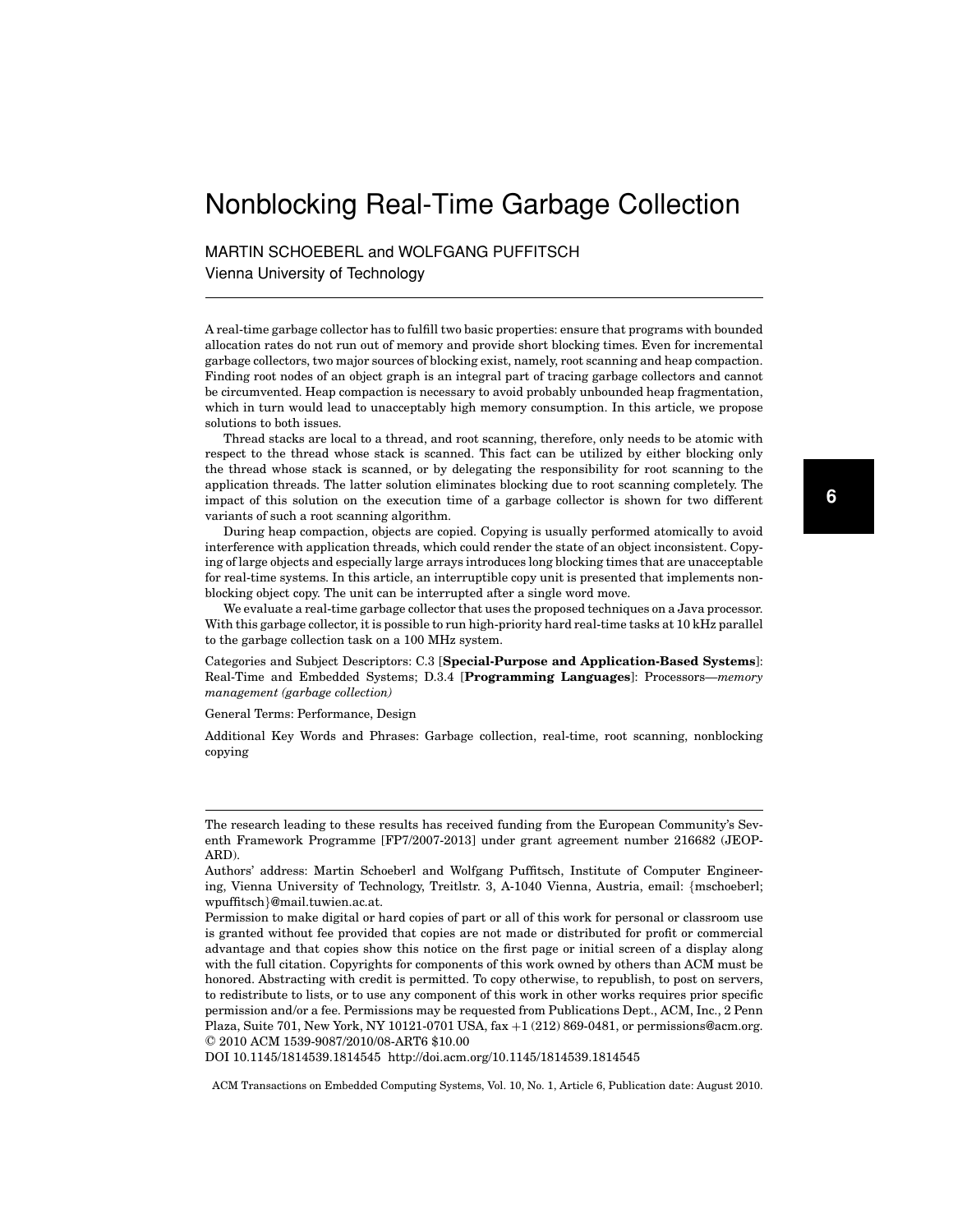#### 6:2 • M. Schoeberl and W. Puffitsch

#### **ACM Reference Format:**

Schoeberl, M. and Puffitsch, W. 2010. Nonblocking real-time garbage collection. ACM Trans. Embedd. Comput. Syst. 10, 1, Article 6 (August 2010), 28 pages. DOI = 10.1145/1814539.1814545 http://doi.acm.org/10.1145/1814539.1814545

## 1. INTRODUCTION

Garbage collection (GC) is a feature of modern object-oriented languages, such as Java and C#, that increases programmer productivity and program safety. However, dynamic memory management is usually avoided in hard real-time systems. Even the real-time specification for Java (RTSJ) [Bollella et al. 2000], which targets soft real-time systems, defines an additional memory model, with immortal and scoped memory, to avoid GC.

However, the memory model introduced by the RTSJ is unusual to most programmers. It also requires that the Java virtual machine (JVM) checks all assignments to references. If a program does not adhere to the specified model, runtime exceptions are triggered. Arguably, this is a different level of safety than most Java programmers would expect. Therefore, much research activity is spent to enable GC in real-time systems.

In a system with a concurrent garbage collector, the GC thread and the mutators (i.e., the application threads, which mutate the object graph) have to synchronize their work. Several operations (e.g., barrier code, stack scanning, and object copy) need to be performed atomically. Stack scanning and object copy in atomic sections can introduce considerable blocking times. In this article, we propose two solutions that eliminate the blocking of these two tasks.

On the software side, we integrated the proposed solutions into a copying GC algorithm. The hardware portions of the presented approaches were implemented in the Java processor JOP [Schoeberl 2008], which runs at 100MHz. This platform was used to evaluate the usefulness of our concepts. It is possible to run a 10kHz high-priority task without a single deadline miss with ongoing GC. The maximum task frequency is limited by the scheduler and not by the garbage collector. It has to be noted that the proposed root scanning strategy and copy unit are not JOP specific. The copy unit can also be integrated in a standard RISC processor that executes compiled Java.

This article is based on prior work on nonblocking root scanning [Puffitsch and Schoeberl 2008] and nonblocking object copy [Schoeberl and Puffitsch 2008]. The evaluation section provides the results for the combination of both concepts. The article is organized as follows. In the remainder of this section, we discuss the issues to be solved in the areas of root scanning and object copy in a real-time garbage collector. Section 2 provides an overview of the related work in these fields. In Section 3, our solutions to make root scanning preemptible are presented. A hardware unit to allow nonblocking copying of objects is proposed in Section 4. Section 5 provides details of our implementation, which is then evaluated in Section 6. Section 7 concludes the article and provides an outlook on future work.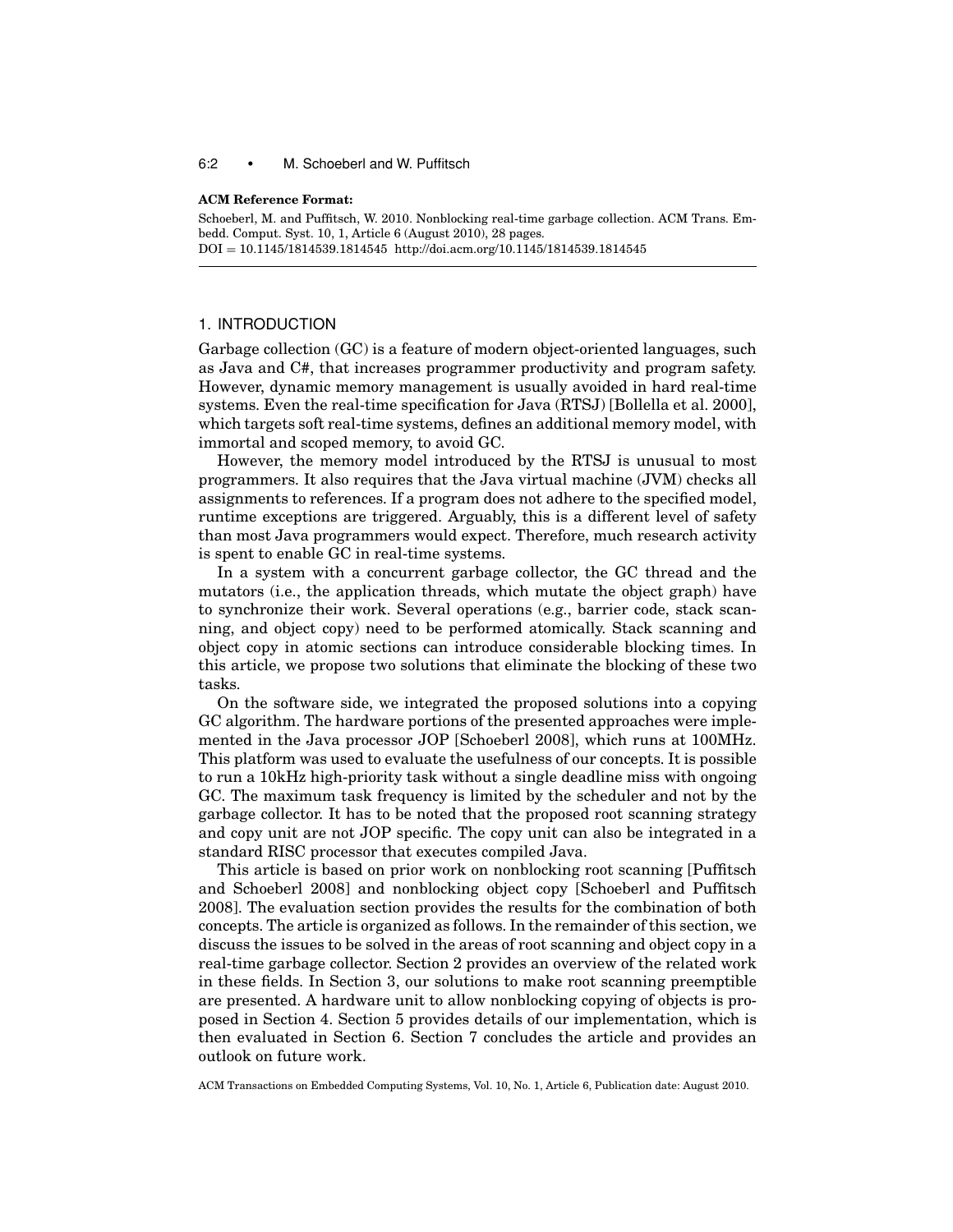## 1.1 Root Scanning

Tracing garbage collectors traverse the object graph to identify the set of reachable objects. The starting point for this tracing is the *root set*, a set of objects that is known to be directly accessible. On the one hand, these are references in global (static in Java) variables, on the other hand these are references that are local to a thread. The latter comprise the references in a thread's runtime stack and thread-local CPU registers. The garbage collector must ensure that its view of the root set is consistent before it can proceed, otherwise objects could be erroneously reclaimed.

For stop-the-world garbage collectors, the consistency of the object graph is trivially ensured. Incremental garbage collectors however require the use of *barriers*, which enforce the consistency of marking and the root set [Baker 1978; Dijkstra et al. 1978; Steele 1975; Yuasa 1990]. While barriers are an efficient solution for the global root set, they are considered to be too inefficient to keep the local root sets consistent. Even frequent instructions like storing a reference to a local variable would have to be guarded by such a barrier, which would cause a considerable overhead and make it difficult if not impossible to compute tight bounds for the worst-case execution time (WCET). The usual solution to this problem is to scan the stacks of all threads in a single atomic step and stall the application threads while doing  $\text{so}^1$ . The atomicity entails that the garbage collector may not be preempted while it scans a thread's stack, which in turn causes a considerable release jitter even for high-priority threads.

However, the atomicity is only necessary with respect to the thread whose stack is scanned, because a thread can only modify its own stack. If the garbage collector scans a thread's stack, the thread must not execute and atomicity has to be enforced. Other mutator threads are allowed to preempt the stack scanning thread. If a thread scans its own stack, it is not necessary to prohibit the preemption of the thread – when the thread continues to execute, the stack is still in the same state and the thread can proceed with the scanning without special action. Consequently, preemption latencies due to root scanning can be avoided. With such a strategy, it is also possible to minimize the overhead for root scanning. It can be scheduled in advance such that the local root set is small at the time of scanning.

In this article, we present two solutions for periodic and sporadic threads that make use of this approach, and evaluate their trade-offs. Furthermore, we show how the worst case time until all threads have scanned their stacks can be computed.

## 1.2 Object Copy

Heap fragmentation is one of the main reasons to avoid dynamic memory management in hard real-time systems and safety critical systems. The worstcase memory consumption within a fragmented heap [Wilson and Johnstone 1993] is too high to be acceptable. A garbage collector that performs heap compaction as part of the collection task eludes this fragmentation issue.

<sup>&</sup>lt;sup>1</sup>The former implies the latter on uniprocessors, but not on multi-processors.

ACM Transactions on Embedded Computing Systems, Vol. 10, No. 1, Article 6, Publication date: August 2010.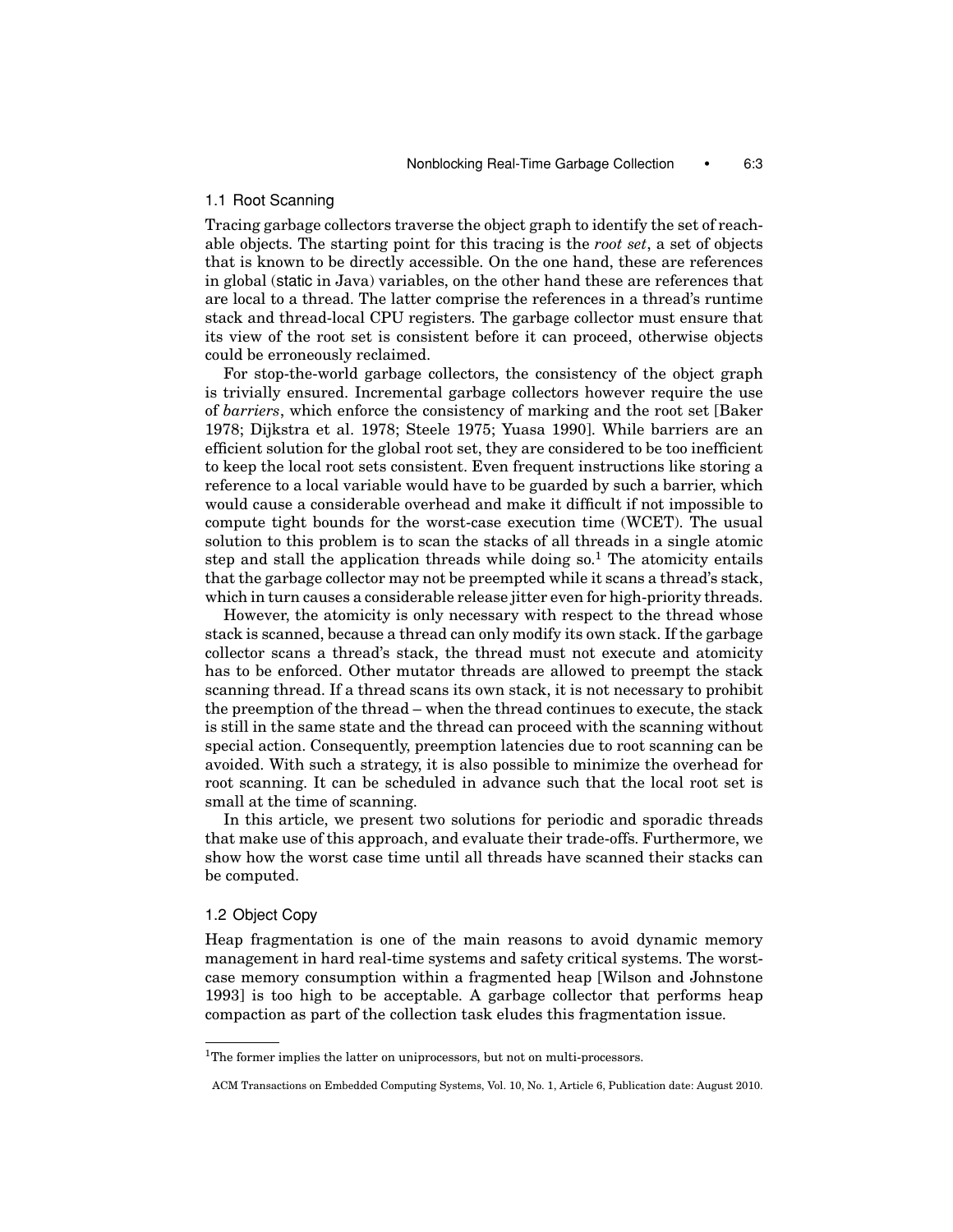#### 6:4 • M. Schoeberl and W. Puffitsch

Heap compaction comes at a cost: objects need to be moved in the heap. This object copy consumes processor execution time, memory bandwidth, and needs to be performed atomically. We can accept the first two cost factors as a tradeoff for safer real-time programs. However, the blocking time introduced by the atomic copy operation can be in the range of milliseconds on actual systems. This value can be too high for many real-time applications.

In this article, we propose a memory unit for nonblocking object copy. The memory copy is performed independent of the activity in the CPU, similar to a direct memory access (DMA) unit. The copy unit executes at the priority of the GC thread. When a higher priority thread becomes ready, the copy unit is interrupted. The memory unit stores the state of the copy task. The object field and array access is also performed by this memory unit. When a field of an object under copy is accessed by the mutator, the memory unit redirects the access to the correct version of the object: to the original object when the field has not yet been copied or to the destination object when the field has already been copied.

# 2. RELATED WORK

Real-time GC research dates back to the 1970s where collectors for LISP and ML have been developed. Therefore, a vast number of papers on real-time GC have been published. A good introduction to GC techniques can be found in Wilson's survey [Wilson 1994] and in Jones [1996].

## 2.1 Root Scanning

The idea of delegating local root scans to the mutator threads was proposed by Doligez and Leroy [1993] and Doligez and Gonthier [1994]. They point out that this allows for more efficient code and reduces the disruptiveness of GC. Mutator threads should check an appropriate flag from time to time and then scan their local root set. However, the authors remain vague on when the mutators should check this flag and do not investigate the effect of various choices. As they aim for efficiency rather than real-time properties, they do not consider a thread model with known periods and deadlines.

Levanoni and Petrank [2001] coined the term "sliding view" for the independent scanning of local thread states in a reference counting garbage collector. This scheme was later extended to a mark-sweep garbage collector [Azatchi et al. 2003]. Again, these works do not consider the implications on the timing of a real-time system.

The approach presented in this article builds to some degree on an approach by Schoeberl and Vitek [2007]. They propose a thread model which does not support blocking for I/O and where threads cannot retain a local state across periods. They also propose that the garbage collector runs at the lowest priority, which entails that the stacks of all threads are empty when a GC cycle starts. Consequently, the garbage collector only needs to consider the global root set.

Yuasa introduces a *return barrier* in Yuasa [2002]. In a first step, the garbage collector scans the topmost stack frames of all threads atomically. Then, it continues to scan one frame at a time. When a thread returns to a frame that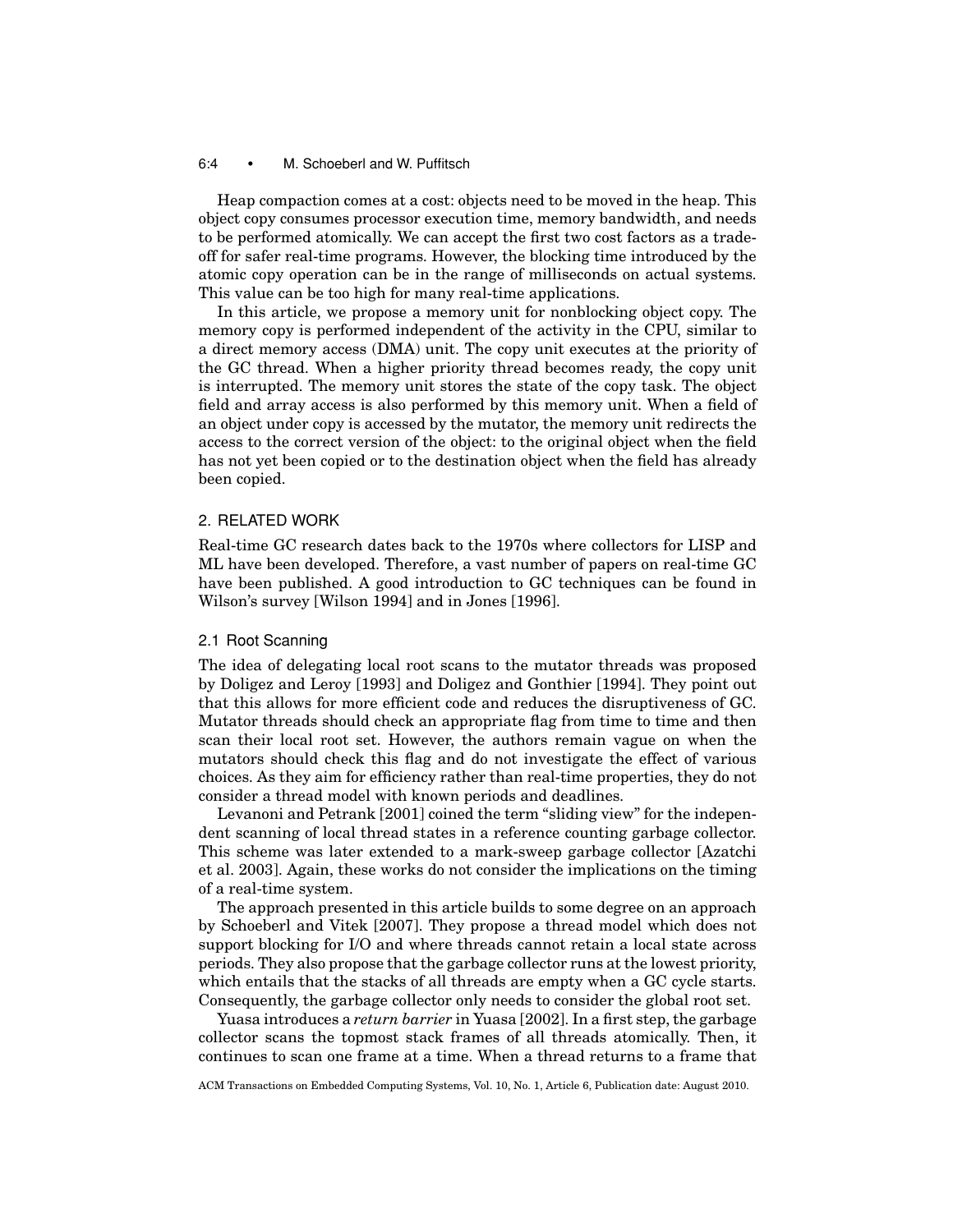has not yet been scanned, it scans it by itself. Return instructions consequently carry an overhead for the respective check. Furthermore, the proposed policy makes it difficult to compute tight WCET bounds, because it is difficult to predict when a scan by a thread is necessary. A further critical issue is that the topmost frames of *all* threads have to be scanned in a single atomic step. Therefore, the worst-case blocking time increases with the number of threads. An overhead of 2 to 10 percent due to the necessary checks for the return barrier is reported in Yuasa [2002]. Depending on the configuration, 10 to 50  $\mu$ s were measured as worst-case blocking time on a 200-MHz Pentium Pro processor for two single-threaded benchmarks.

Cheng et al. [1998] propose a strategy for lowering the overhead and blocking of stack scanning. The mutator thread marks the activated stack frames and the garbage collector scans only those frames that have been activated since the last scan. However, this technique is only useful for the average case. In the worst case, it is still necessary to scan the whole stack atomically.

In the JamaicaVM's garbage collector, the mutator threads are responsible of keeping their root set up to date in "root arrays" [Siebert 2001]. The average overhead for keeping these root arrays up to date is estimated as 11.8%.

## 2.2 Object Copy

The JamaicaVM takes a simple approach to avoid blocking times due to object copying: it avoids moving objects at all [Siebert 2000]. Objects and arrays are split into fix sized blocks and are never moved. This approach trades external fragmentation for internal fragmentation. However, the internal fragmentation can be bounded.

The Metronome garbage collector splits arrays, similar to the JamaicaVM approach, into small chunks called Arraylets [Bacon et al. 2003b]. Metronome compacts the heap to avoid fragmentation and the Arraylets reduce blocking time on the copy of large arrays. Both approaches, the JamaicaVM garbage collector and Metronome, have to pay the price of a more complex (and time consuming) array access. The defragmentation algorithm in Metronome evacuates the objects from almost empty pages to nearly full pages [Bacon et al. 2003a]. This minimizes the amount of data to be moved, and the overall effort for defragmentation. However, it still requires to atomically move considerable amounts of data.

Another approach to allow interruption of GC copy is to perform field writes to both copies of the object or array [Huelsbergen and Larus 1993]. This approach slows down write access, but those are less common than read accesses. The writes to the two copies must be performed atomically to ensure the consistency of the data. An additional pointer is also needed between the two copies of the object. We consider the overhead for establishing the atomicity for the two writes too high for this solution to be practical. Nettles and O'Toole [1993] propose a garbage collector where the mutator is allowed to modify the original copy of the objects. All writes are recorded in a mutation log and the garbage collector has to apply the writes from this log after updating the pointer(s) to the new object copy.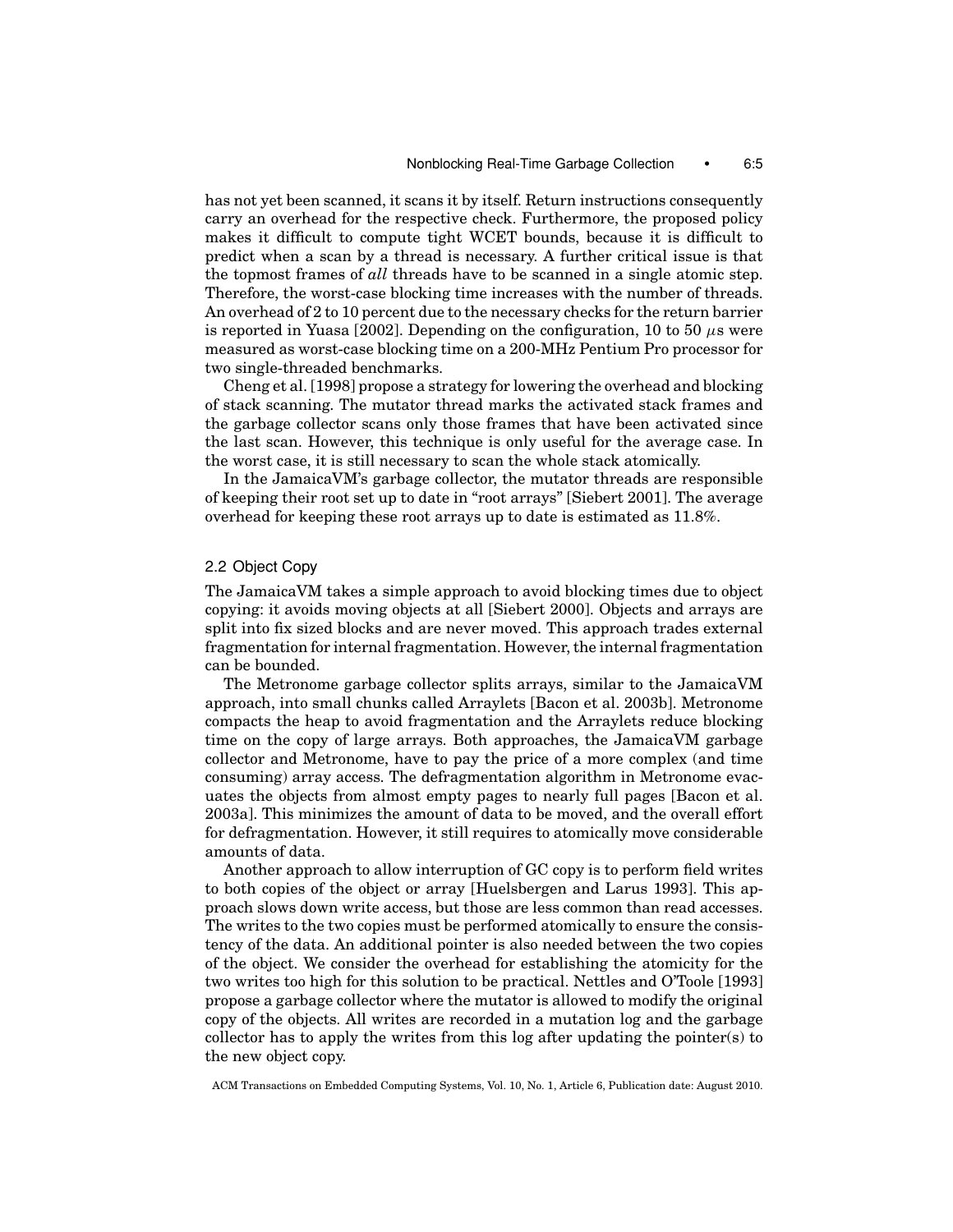#### 6:6 • M. Schoeberl and W. Puffitsch

The clever usage of atomic two-field compare-and-swap (CAS) operations for an incremental object copy is proposed by Pizlo et al. [2007]. During the copy process, an object is expanded to an intermediate wide version and an uninitialized narrow version in tospace. The wide version is protected by CAS operations. However, this solution introduces some overheads to the mutator field access especially during the copy process. In the worst case, the mutator has to expand the object to the wide version on a field write. Pizlo et al. [2008] explored two more variants of using CAS for consistent object copying, which rely on a probabilistic understanding of time bounds. Furthermore, it is admitted for the original variant that "In a small probability worst-case race scenario, repeated writes to a field in the expanded object may cause the copier to be postponed indefinitely." As a hard real-time system has to guarantee time bounds also in worst-case scenarios, we do not consider these approaches to be suitable for such systems.

Nilsen and Schmidt [1992] propose hardware support, the object-space manager (OSM), for real-time garbage collector on a standard RISC processor. The concurrent garbage collector is based on Baker [1978], but the concurrency is of finer grain than the original Baker algorithm as it allows the mutator to continue during the object copy. The OSM redirects field access to the correct location for an object that is currently being copied. Schmidt and Nilsen [1994] extend the OSM to a GC memory module where a local microprocessor performs the GC work. In the paper the performance of standard C++ dynamic memory management is compared against garbage collected C++. The authors conclude that C++ with the hardware supported garbage collection performs comparable with traditional C++.

One argument against hardware support for GC might be that standard processors will never include GC specific instructions. However, Azul Systems has included a read barrier in their RISC based chip-multiprocessor system [Click et al. 2005]. The read barrier looks like a standard load instruction, but tests the TLB if a page is a GC-protected page. GC-protected pages contain objects that are already moved. The read barrier instruction is executed after a reference load. If the reference points into a GC-protected page a user-mode trap handler corrects the stale reference to the forwarded reference.

Meyer [2006] presents a hardware implementation of Baker's read-barrier [Baker 1978] in an object-based RISC processor. The cost of the read-barrier is between 5 and 50 clock cycles. The resulting minimum mutator utilization (MMU) for a time quantum of 1 ms was measured to be 55%. For a real-time task with a period of 1 kHz the resulting overhead is about a factor of 2. We consider the 50 cycles, even if they are quite low, too expensive for a read-barrier and use the Brooks-style [Brooks 1984] indirection instead.

The solution proposed by Meyer for object-oriented systems also contains a GC coprocessor in the same chip. Close interaction between the RISC pipeline and the GC coprocessor allow the redirection for field access in the correct semispace with a concurrent object copy. The hardware cost of this feature is given as an additional word for the back-link in every pointer register and every attribute cache line. The only additional runtime cost is on an attribute cache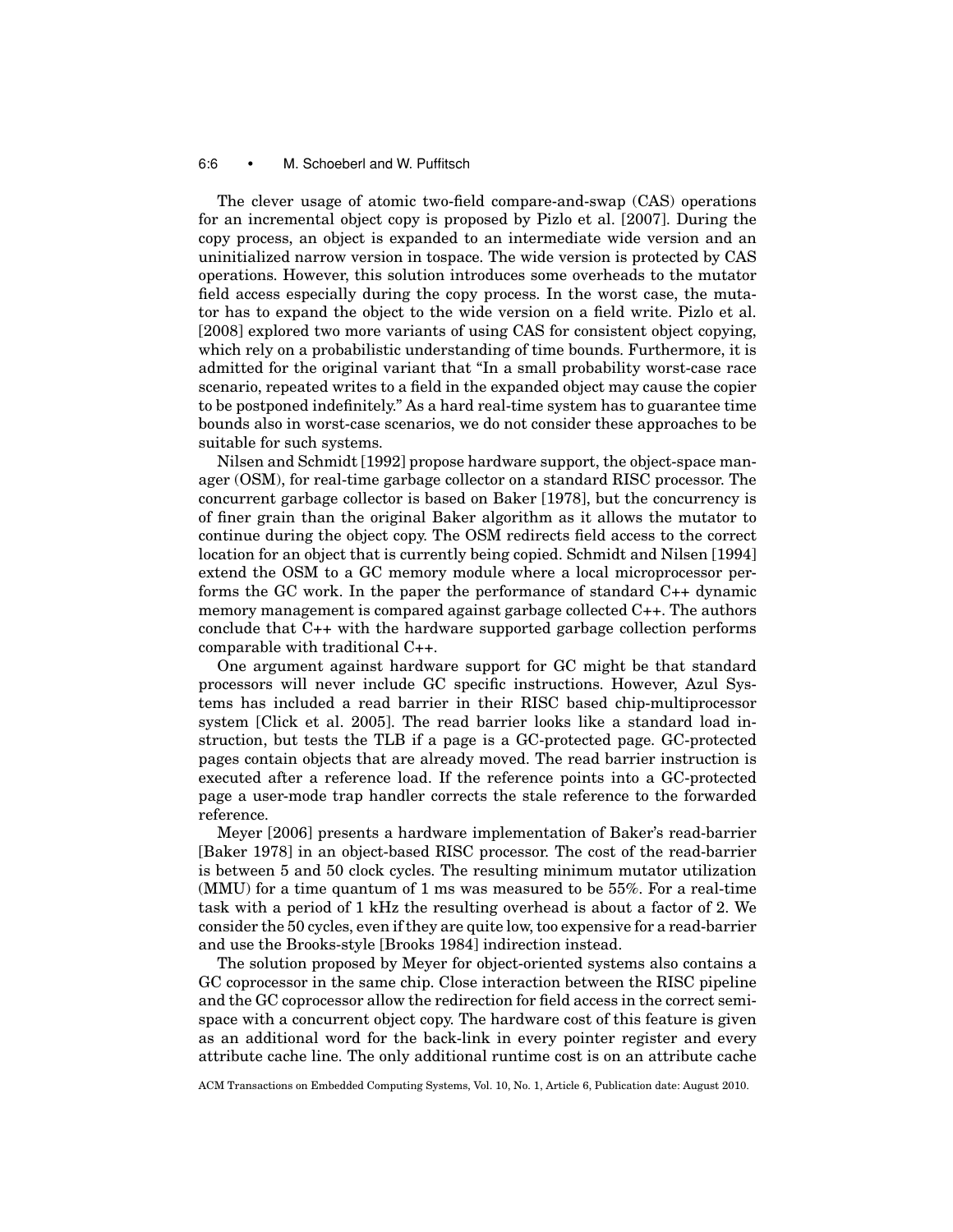miss. In that case, two instead of one memory accesses resolve the cache miss. It is not explicitly described in the paper when the GC coprocessor performs the object copy. We assume that the memory copy is performed in parallel with the execution of the RISC pipeline. In that case, the GC unit *steals* memory bandwidth from the application thread. Our copy unit, in contrast, respects thread priorities and has no influence on the WCET of hard real-time threads.

The Java processor SHAP [Zabel et al. 2007], with a pipeline and cache architecture based on the architecture of JOP, contains a memory management unit with a hardware garbage collector. That unit redirects field and array access during a copy operation of the GC unit.

The three hardware-assisted GC proposals [Nilsen and Schmidt 1992; Meyer 2006; Zabel et al. 2007] do not address the influence of the copy hardware on the WCET of the mutator threads. It is known that background DMA complicates WCET analysis. In our proposal, we allow object copy only when the GC thread is running. Therefore, that task is simple to integrate into the schedulability analysis. Scheduling the GC thread at low priority and providing an interruptible (nonblocking) object copy result in 100% utilization for high priority real-time tasks.

# 3. PREEMPTIBLE ROOT SCANNING

Due to the volatile nature of a thread's stack, the garbage collector and the mutator thread must cooperate for proper scanning. If a thread executes arbitrary code while its stack is scanned, the consistency of the retrieved data cannot be guaranteed. Therefore, a thread is usually suspended during a stack scan. In order to ensure the consistency of the root set, the stack is scanned atomically to avoid preemption of the garbage collector and inhibit the execution of the respective thread.

When the GC thread scans a stack it is not allowed to be preempted by that thread. The runtime stacks of any two threads are however disjoint – otherwise they could not execute independently of one another. Therefore, preemption by any other mutator thread is not an issue. When inhibiting the preemption of the garbage collector only for the thread whose stack is scanned, a thread will only suffer blocking time due to the scanning of its own stack. A high priority thread, which has probably a shallow call tree, will not suffer from the scanning of deeper stacks of more complex tasks. The protection of the scan phase can be achieved by integrating parts of the GC logic with the scheduler. During stack scanning only the corresponding mutator thread is blocked.

We generalize this idea by moving the stack scanning task to the mutator threads. Each thread scans its own stack at the end of its period. In that case mutual exclusion is trivially enforced: the thread performs either mutator work or stack scanning. The garbage collector initializes a GC period as usual. It then sets a flag to signal the threads that they shall scan their stacks at the end of their period. When all threads have acknowledged the stack scan, the garbage collector can scan the static variables and proceed with tracing the object graph. Why the static variables are scanned after the local variables is discussed in Section 3.1.3.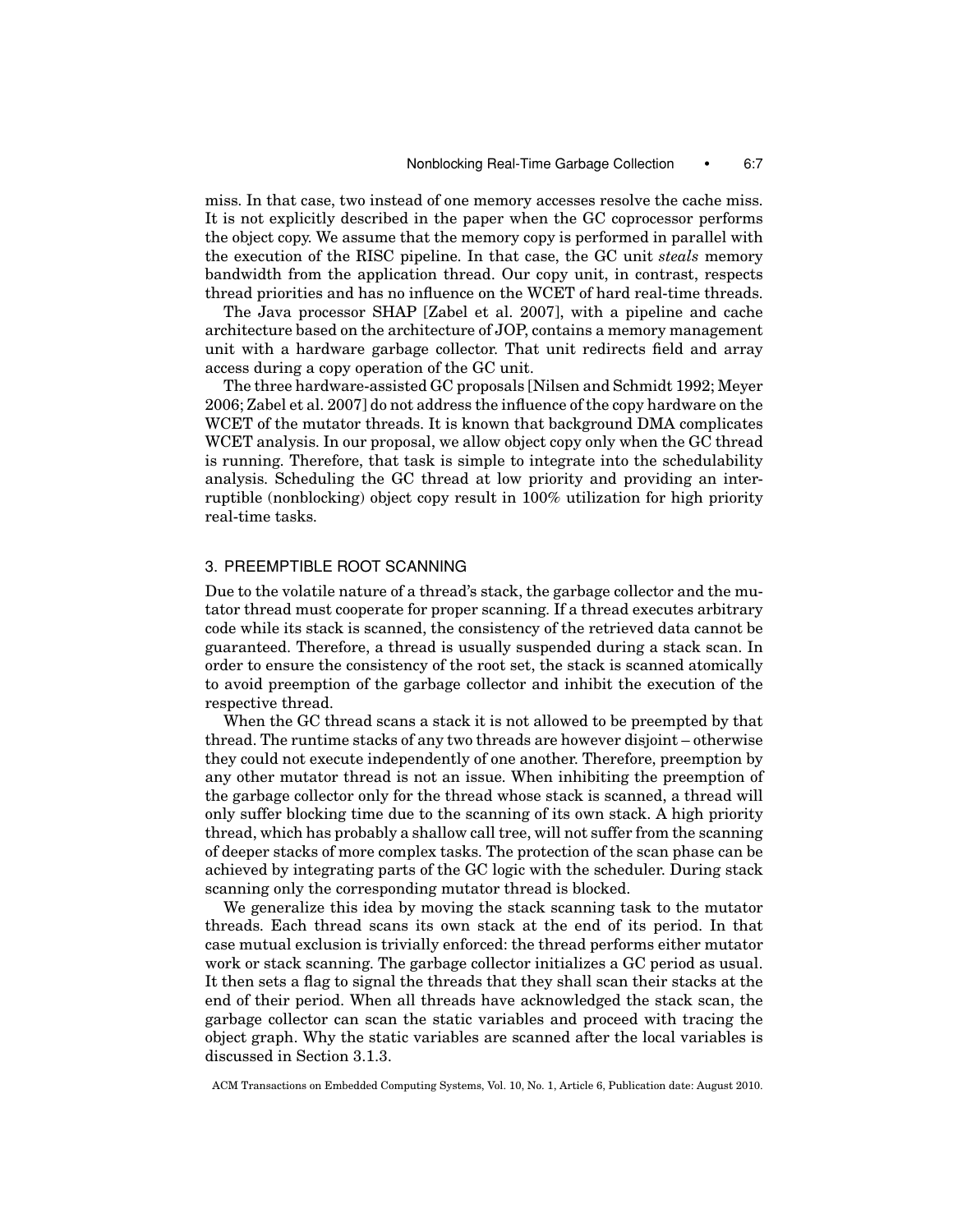## 6:8 • M. Schoeberl and W. Puffitsch

By using such a scheme, it is not necessary to enforce the atomicity of a stack scan. Furthermore, the overhead for a stack scan is low; at the end of each period, the stack is typically small if not even empty. Such a scheme also simplifies exact stack scanning, because stack scanning takes place only at a few predefined instants. Instead of determining the stack layout for every point at which a thread might be preempted, it is only necessary to compute the layout for the end of a period. The required amount of data is reduced considerably as well, which lowers the memory overhead for exact stack scanning.

#### 3.1 Consequences

In Puffitsch and Schoeberl [2008], we proved that delegating the scanning of the thread-local root sets to the mutator threads does not void the correctness of our garbage collector. It has to be assured that no reference can remain undetected by the garbage collector. Such a situation could happen, if a reference migrates from a not-yet-scanned local variable to a local variable that already has been scanned. We could prove that in such a situation, the proposed GC algorithm can compute the root set correctly. Threads can exchange data only through static variables and object fields. An appropriate write barrier can therefore make migrating references visible to the garbage collector. The proof revealed some other interesting issues, which we address in the following.

3.1.1 *Write Barrier.* Formal reasoning showed that a Yuasa-style snapshot-at-beginning barrier is sufficient to ensure the correctness of the GC, if new objects are allocated gray in terms of Dijkstra's tri-color abstraction [Dijkstra et al. 1978]. The idea behind this is that a snapshot-at-beginning barrier allows to approximate the history of the object graph if no object is black. On the one hand, overwritten references are marked gray, that is, they are visible to the garbage collector. On the other hand, the garbage collector follows the most recent state of the object graph during tracing. Therefore, the whole history of the object graph is visible to the garbage collector. If an object is black, it is not considered by the garbage collector for tracing, and its actual state would remain invisible to the garbage collector.

The usual solution to keep the view of the heap consistent for such garbage collectors is a *double barrier* [Auerbach et al. 2007]. It requires that the write barrier pushes both the old and the new value onto the mark stack during root scanning. With respect to predictability, a snapshot-at-beginning barrier is superior to a double barrier, because only zero or one references may be pushed onto the mark stack. For a double barrier, zero, one or two references may be pushed. Obviously, the latter has a higher variability in its execution time.

We are aware of the fact that allocating new objects gray is against "common knowledge", especially for a copying garbage collector. However, in the case of our GC algorithm (it is described in detail in Section 5.1), the impact of this can be kept considerably lower than for other garbage collectors. The notion of gray objects mainly refers to their status with respect to tracing the object graph. With our garbage collector, it is possible to allocate a new object in tospace and to also push it onto the mark-stack (one may think of these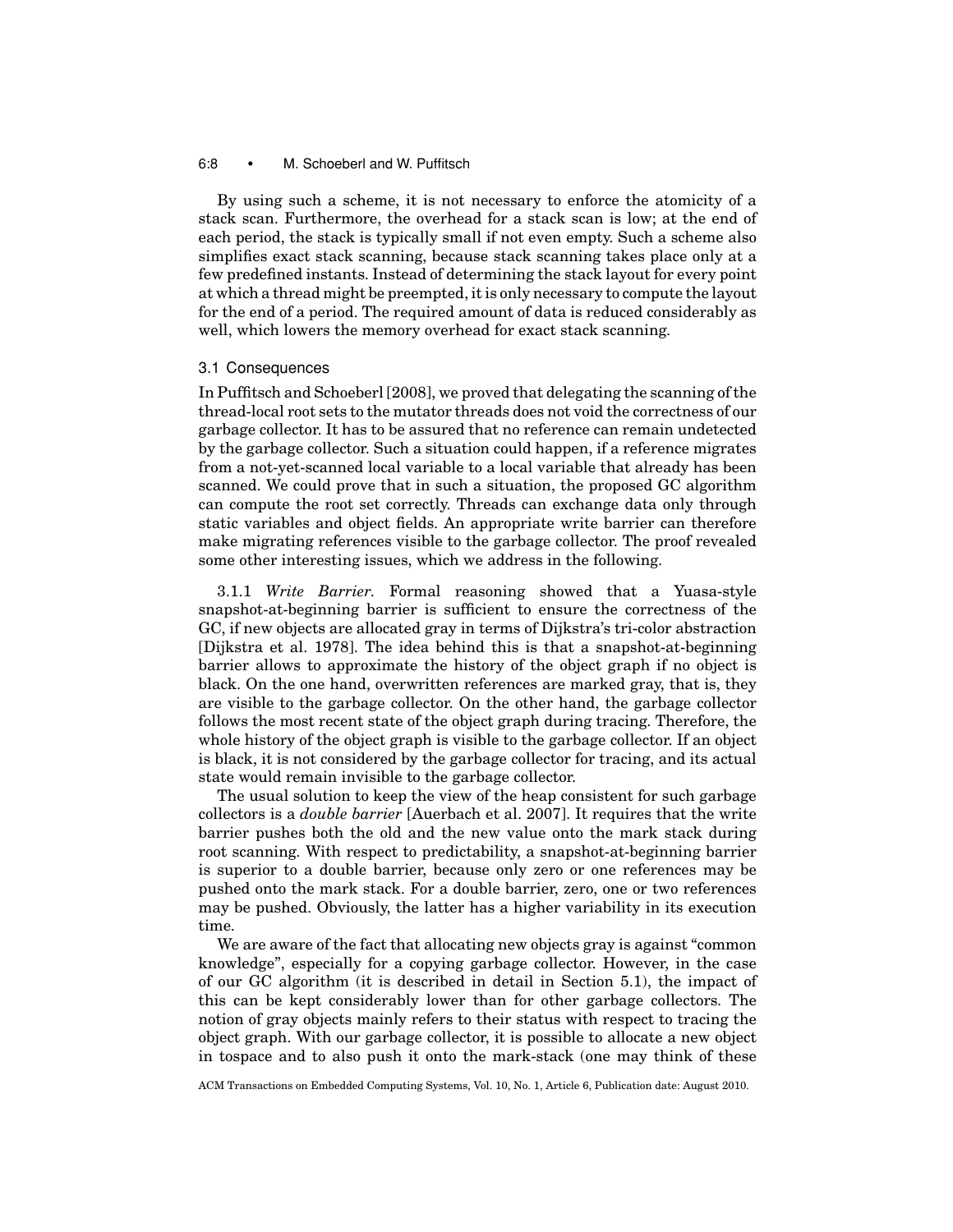

Fig. 1. Threads may have an inconsistent view of the object graph.

objects as being "anthracite"). The copying step is skipped for such objects, while tracing takes place as normal. This leaves us with a trade-off between a double barrier and some additional tracing effort for the garbage collector. The temporal variability of the allocation is slightly increased, because new objects are pushed onto the mark stack only during root scanning. Otherwise, we would not be able to ensure that tracing ever finishes. However, the increase of the temporal variability is small, compared to the overall costs of allocation.

It has to be noted that reading the old value and writing the new value in the write barrier has to be atomic, which is the case in our implementation. When guaranteeing this atomicity is too expensive, the double barrier is an alternative solution.<sup>2</sup>

3.1.2 *Memory Model.* Figure 1 shows a situation, where two threads, A and B, have an inconsistent view of the object graph. While for thread A the field x.f references object y, the same field references object z for thread B. Such a situation is acceptable in the Java memory model [Gosling et al. 2005], but poses problems for a garbage collector, because it would leave either object y or object z unvisited. Proper synchronization of course eliminates such coherence issues, but the authors consider correctness of synchronization to be an unreasonably strong precondition for GC. Flawed synchronization should not cause a failure of the garbage collector.

Inconsistent views of the object graph originate from the fact that threads are allowed to cache data locally. On uniprocessors, cache coherence is not an issue – all threads share the same cache – but thread-local registers may be used to store reference fields. As these registers are scanned for the computation of the local root set of a thread, it is ensured that references cached in registers are visited as well as references stored in the heap. It is therefore safe to assume that all threads have a consistent view of the object graph.

On multiprocessors, cache coherence must be ensured to allow consistent tracing of the object graph. It is beyond the scope of this article how the required degree of cache coherence can be achieved efficiently.

3.1.3 *Static Variables.* For our proof, we modeled static variables with an immutable root, which points to a virtual array that contains the static variables. This virtual array can then be handled like any other object and the scanning of static variables becomes part of the marking phase. As marking has to take place after root scanning, static variables have to be scanned after the local root sets.

<sup>2</sup>We thank Bertrand Delsart who pointed out this detail during the presentation at the JTRES 2008.

ACM Transactions on Embedded Computing Systems, Vol. 10, No. 1, Article 6, Publication date: August 2010.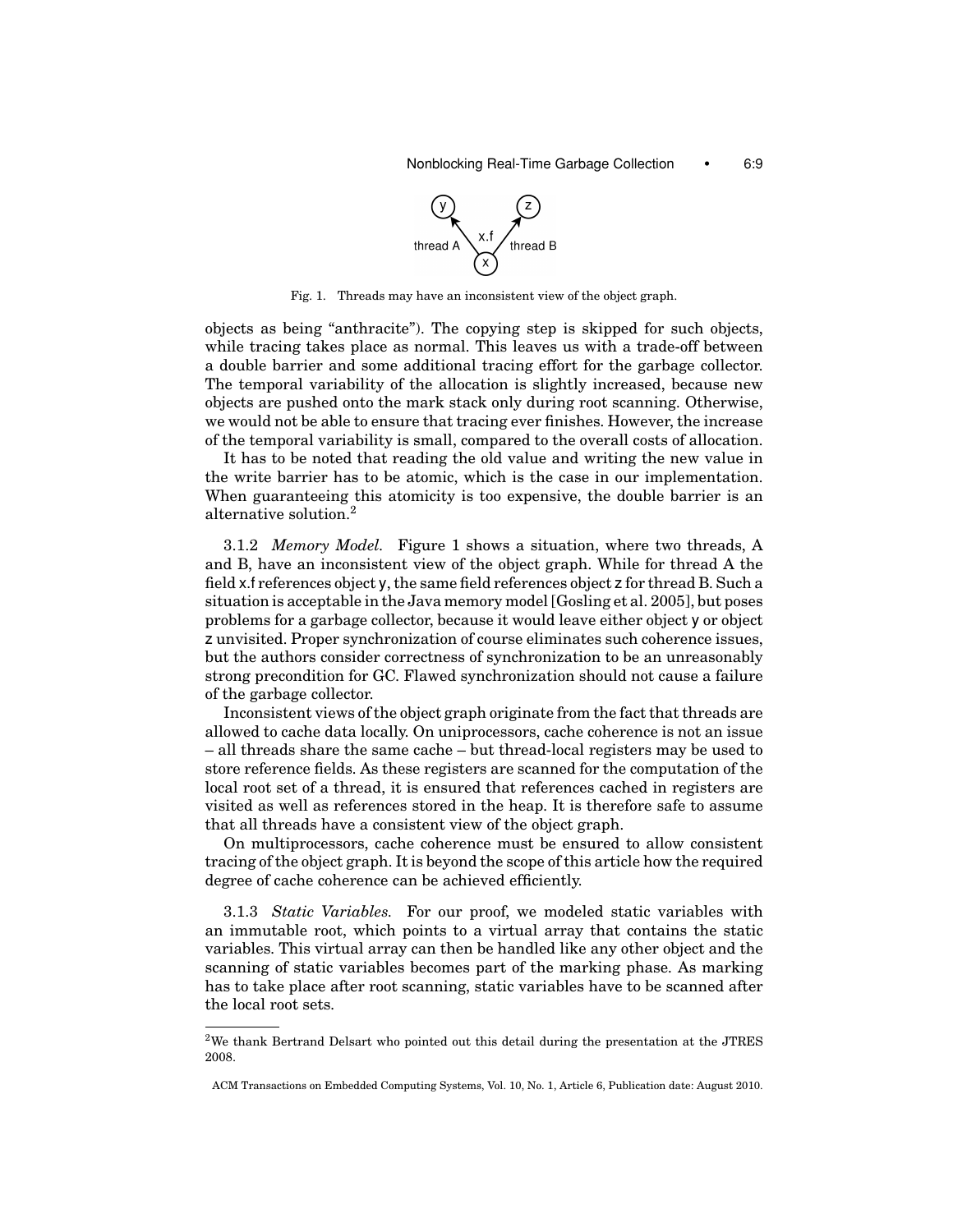#### 6:10 • M. Schoeberl and W. Puffitsch



Fig. 2. Thread model.

There is also a more pragmatic reason for this – it is easy to construct an example where scanning static references before scanning local variables breaks the consistency of a garbage collector that uses a snapshot-at-beginning write barrier. Consider the case where during the scanning of static variables a reference is transferred from a local variable to a static variable that already has been scanned. The value of the local variable might be lost until it is scanned, and the new value of the static variable is not visible to the garbage collector. The variable already has been scanned, and the snapshot-at-beginning barrier retains the old value, but does not treat the new one. Therefore, the respective object may erroneously appear unreachable to the garbage collector. The consequence of this is that static variable have to be scanned after the local root sets have been scanned.

#### 3.2 Execution Time Bounds

Functional correctness is not the only concern for real-time systems: the effects on the timing behavior of the GC thread also have to be analyzed. We found two solutions to apply the theoretical results: The first solution, which is described in Section 3.2.2, can be applied only to periodic tasks. The second solution can be applied to sporadic tasks as well; it is described in Section 3.2.3. The two solutions also provide a trade-off in terms of timing and memory overheads.

3.2.1 *Thread Model.* We assume that all threads are either periodic or have at least a known deadline. This is a reasonable assumption for real-time threads: it is impossible to decide whether a task delivers its result on time if no deadline or period is known.3

The thread model has five states: CREATED, READY, WAITING, BLOCKED and DEAD. Initially, a thread is in state CREATED. When a thread gets available for execution, it goes to the READY state. When it has finished execution for a period it becomes WAITING. At the start of the next period, it goes to the READY state again. If a thread terminates, it becomes DEAD. Threads are in state BLOCKED while they wait for locks or I/O operations. The time between the instant at which a thread becomes READY until it goes to state WAITING must be bounded – if it is not WAITING when its deadline arrives, it has missed the deadline. Figure 2 visualizes the possible state transitions of the thread model.

For the calculation of the execution time bounds, we assume that threads scan their stack when they become WAITING. For periodic tasks in the RTSJ

<sup>&</sup>lt;sup>3</sup>For threads without a known deadline, the garbage collector can fall back to blocking the thread and scanning the stack itself.

ACM Transactions on Embedded Computing Systems, Vol. 10, No. 1, Article 6, Publication date: August 2010.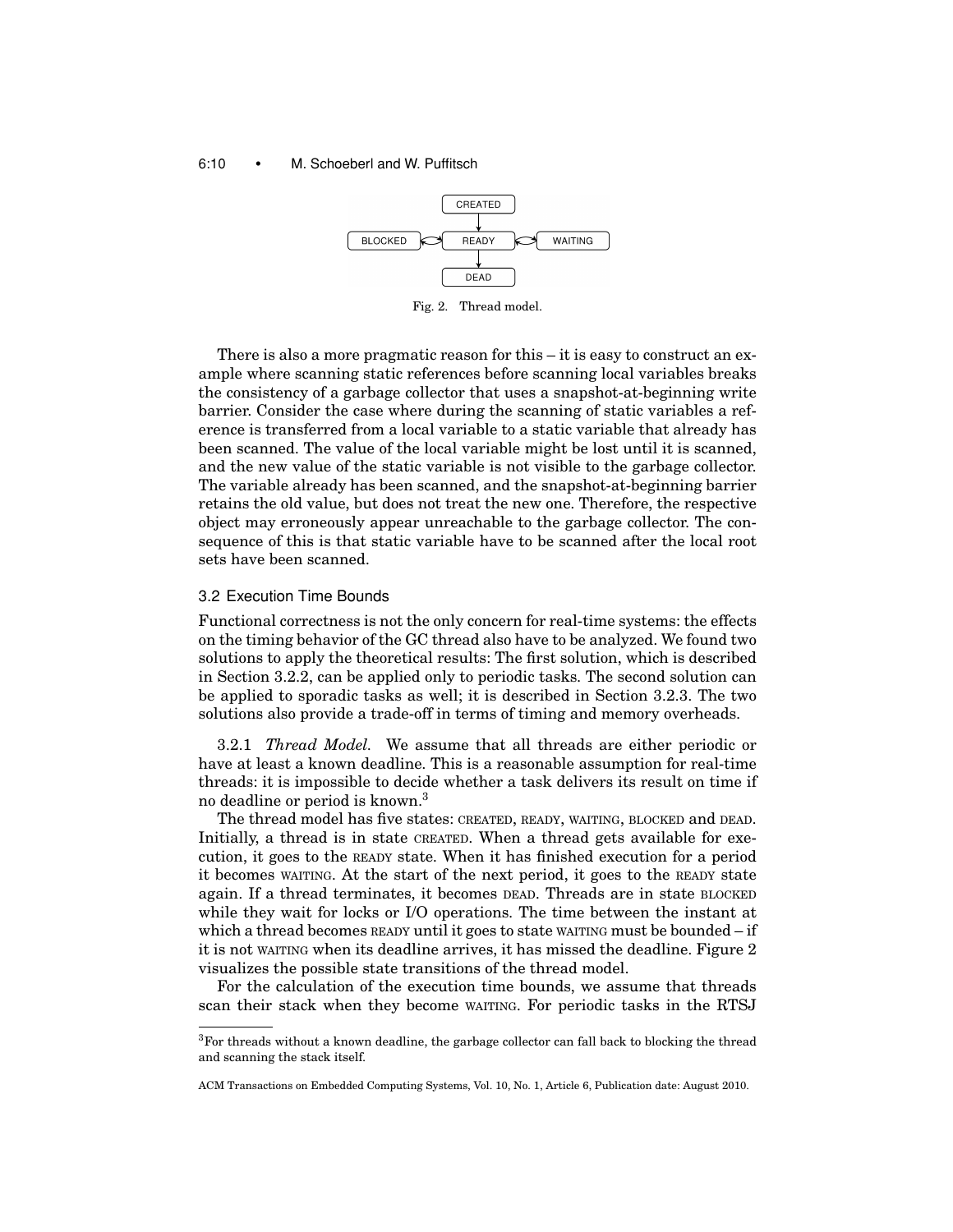[Bollella et al. 2000], this can be done implicitly when waitForNextPeriod() is invoked. There is no need to change the application code. If no such method needs to be called by tasks, the scanning can be integrated into the scheduler. In the current version of the RTSJ, sporadic threads do not invoke such a method; their stack is however empty when they do not execute, which in turn makes root scanning trivial. The overhead for stack scanning of course has to be taken into account for calculating the WCET of tasks.

We assume that the GC thread runs at the lowest priority in the system. On the one hand, a garbage collector usually has a long period (and deadline), compared to other real-time tasks. It follows from scheduling theory that it should have a low priority [Liu and Layland 1973].

3.2.2 *Solution for Periodic Tasks.* For periodic threads, the time between two releases is known and the time between two successive calls of wait-ForNextPeriod() is bounded. For this solution, the individual tasks push the references of the local root set onto the mark stack of the garbage collector if an appropriate flag is set. The garbage collector must wait until all tasks have acknowledged the scan before it can proceed. In the worst case, a task has become WAITING very early in its period when the garbage collector starts execution and becomes WAITING very late in its next period.

Let  $R_i$  be the worst-case response time of a thread  $\tau_i$ ,  $Q_i$  its best case response time and  $T_i$  its period. The response time of a task is the time between the instant at which a thread becomes READY until it goes to the WAITING state again. *Cstackscan* is the worst-case time until all threads have scanned their local root set and the garbage collector may proceed. *Cstackscan* can be computed as follows:

$$
C_{stackscan} = \max_{i \ge 0} (T_i - Q_i + R_i)
$$
 (1)

Figure 3(a) visualizes the formula above. It shows that the worst case between two completions of a thread is *T*−*Q*+*R*. Consequently, this is the longest time the garbage collector must wait for this thread.

To avoid the computation of the best and worst-case response times – especially the former is typically unknown –, this can be simplified to

$$
C_{stackscan} = 2T_{max} \tag{2}
$$

3.2.3 *Generalized Solution.* The considerations for periodic tasks cannot be applied to sporadic tasks in the general case. For sporadic tasks, the minimum interarrival time is known, but usually not the maximum inter-arrival time. Therefore, the worst-case time until the garbage collector may proceed is potentially unbounded. A similar issue occurs with threads that have a very long period; for such threads,  $C_{stackscan}$  for the simple solution may become prohibitively large.

The stack of a thread is only modified if the respective thread executes. Therefore, the garbage collector can reuse data from previous scans and only needs to wait for threads which may have executed since their last scan. These are – apart from the initialization and destruction of threads – the threads which are not in state WAITING.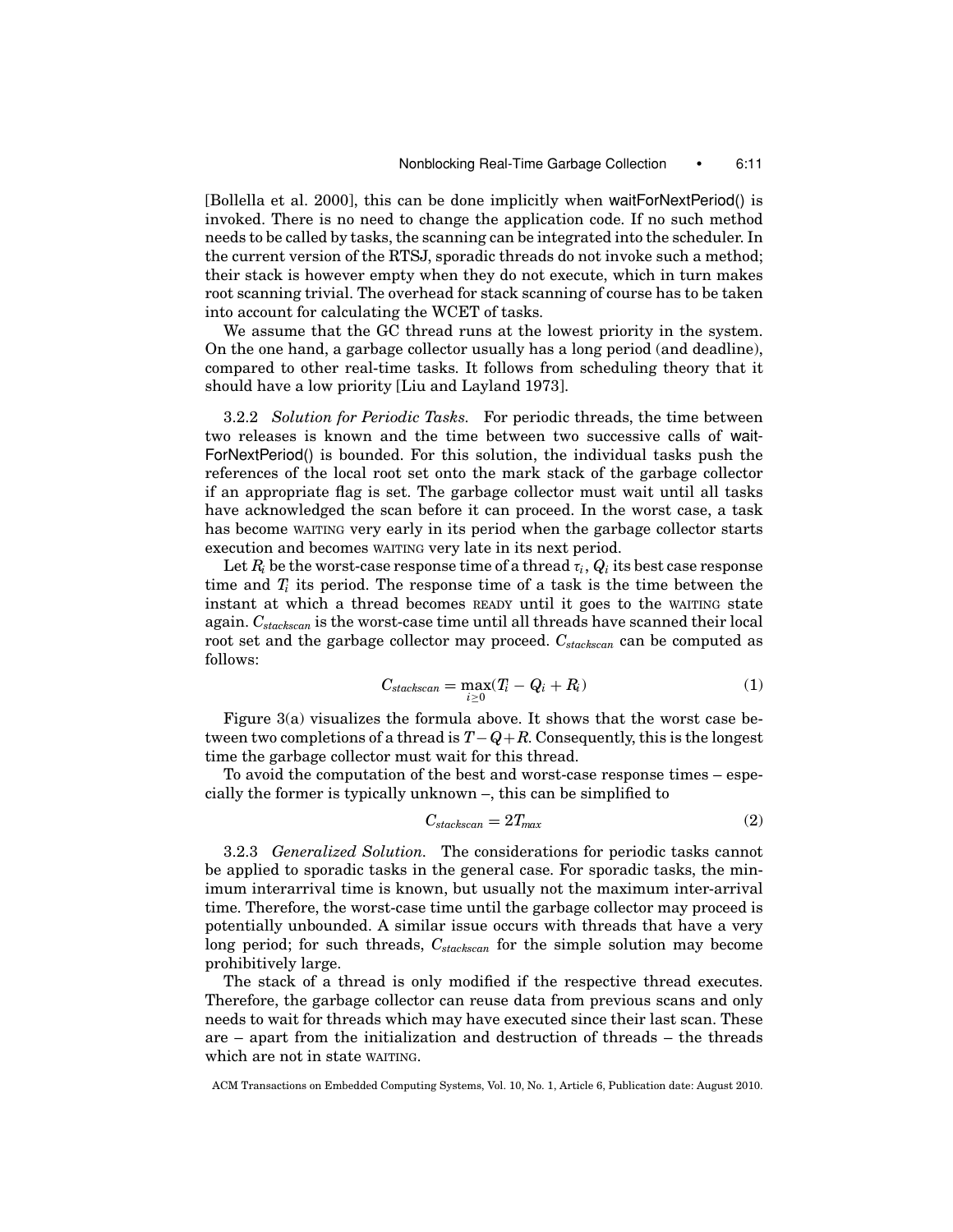#### 6:12 • M. Schoeberl and W. Puffitsch



(b) Generalized solution

Fig. 3. Visualization of the WCETs for root scanning.

We adapt the root scanning scheme such that threads save their stack on every call of waitForNextPeriod() to a *root array*. For WAITING threads, the content of the root array from their last scan is used by the garbage collector; for all other threads, the garbage collector waits until they have updated their root array. With this scheme, it is sufficient to take into account the worst-case response time for the execution time of stack scanning.

$$
C_{stackscan} = R_{max} \tag{3}
$$

This time can be further improved: the garbage collector can only execute if no other thread is READY. If threads scan their stacks when becoming BLOCKED, the garbage collector can therefore never encounter threads that have executed since their last stack scan. Trivially, this is also the case, if a system does not support blocking operations at all. As the information in the root arrays is always consistent when the garbage collector executes, it is never necessary to wait for any thread to scan its stack and

$$
C_{stackscan} = 0 \tag{4}
$$

Enforcing scanning upon blocking requires more effort than enforcing it upon waiting. It entails that the implementation of wait() needs to be changed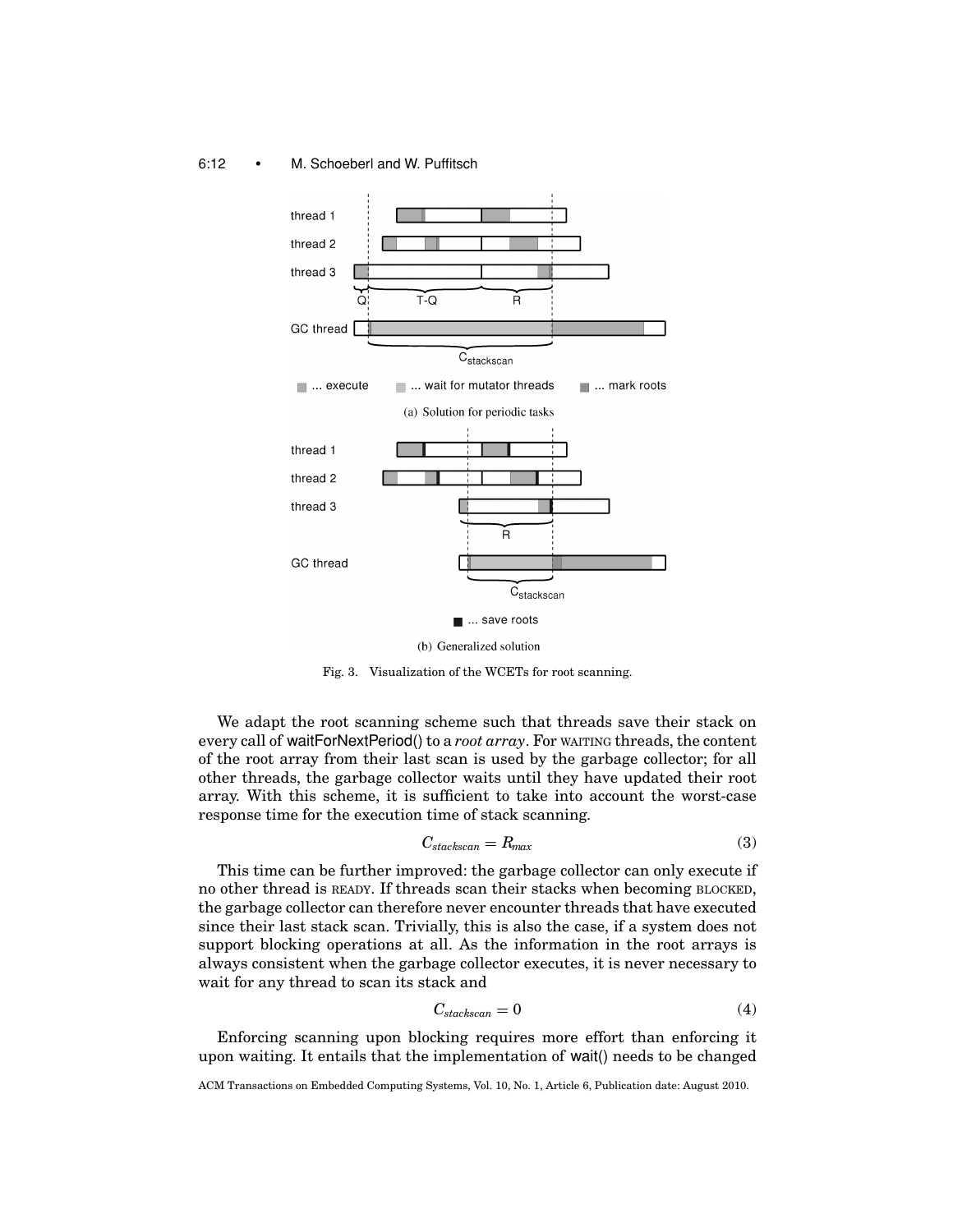accordingly. Depending on the organization of a JVM, this may or may not be possible.

3.2.4 *Discussion.* As pointed out by Robertz and Henriksson [2003] and Schoeberl [2006a], the allocation rate and the size of the heap determine the maximum GC period. The proposed solutions introduce a waiting time for the garbage collector and therefore may make it necessary to increase its period. Such an increase may lead to a situation where it cannot be guaranteed anymore that the garbage collector can cope with the allocation rate of a system.

*Cstackscan* has to be added to the response time of the GC thread; the impact of this delay depends on the thread periods. If the response time of the garbage collector is far greater than the periods of the mutator threads, the relative impact is small. If there is some slack between the maximum and the actual GC period, the effect can probably be hidden.

An advantage of the generalized solution is that *Cstackscan* is considerably smaller than for the simple solution. The downside of the generalized solution is however that a dedicated memory area is needed to save the roots of the individual threads. It is not possible anymore to let the mutator thread push its root set onto the mark stack. To avoid blocking in this scheme, it is necessary to use two memory areas for each thread to allow for double buffering. If the maximum number of roots is unknown, each of these areas occupies as much memory as the stack.

The overhead for completing the root scanning is larger on the garbage collectors side for the generalized solution. This is due to the fact that the garbage collector itself has to push the references onto the mark stack. On the threads' side, the overhead is slightly smaller, because the content of the stack only has to be transferred to the root array, without performing any computations. However, the increased overhead for scanning is most likely far smaller than the time that is spent on waiting for the other threads. It is mandatory to use such a scheme for sporadic tasks; applying it to periodic tasks as well allows to trade time to wait for a root scan with additional memory consumption.

Figure 3 compares the worst case scenarios of the solution for periodic tasks and the generalized solution. For the generalized solution, the threads save their stack in a root array at the end of each period. The garbage collector only has to wait for threads that have executed since their last scan. In Figure 3(b), thread 3 is BLOCKED when the garbage collector starts execution, but does not scan its stack. Therefore, the garbage collector has to wait for this thread. In the worst case, this waiting time equals the maximum response time.

It is possible to mix root scanning strategies to find an optimal solution. For high frequency threads, jitter is usually very important, and the waiting time of the solution for periodic threads may be negligible. For medium frequency threads, the generalized solution with an impact in the order of one period may be a better trade-off. Low-frequency threads are probably less sensitive to jitter and root scanning by the garbage collector may not hurt them. However, it is not possible to propose a generic solution to this problem without knowledge about the properties of the whole system.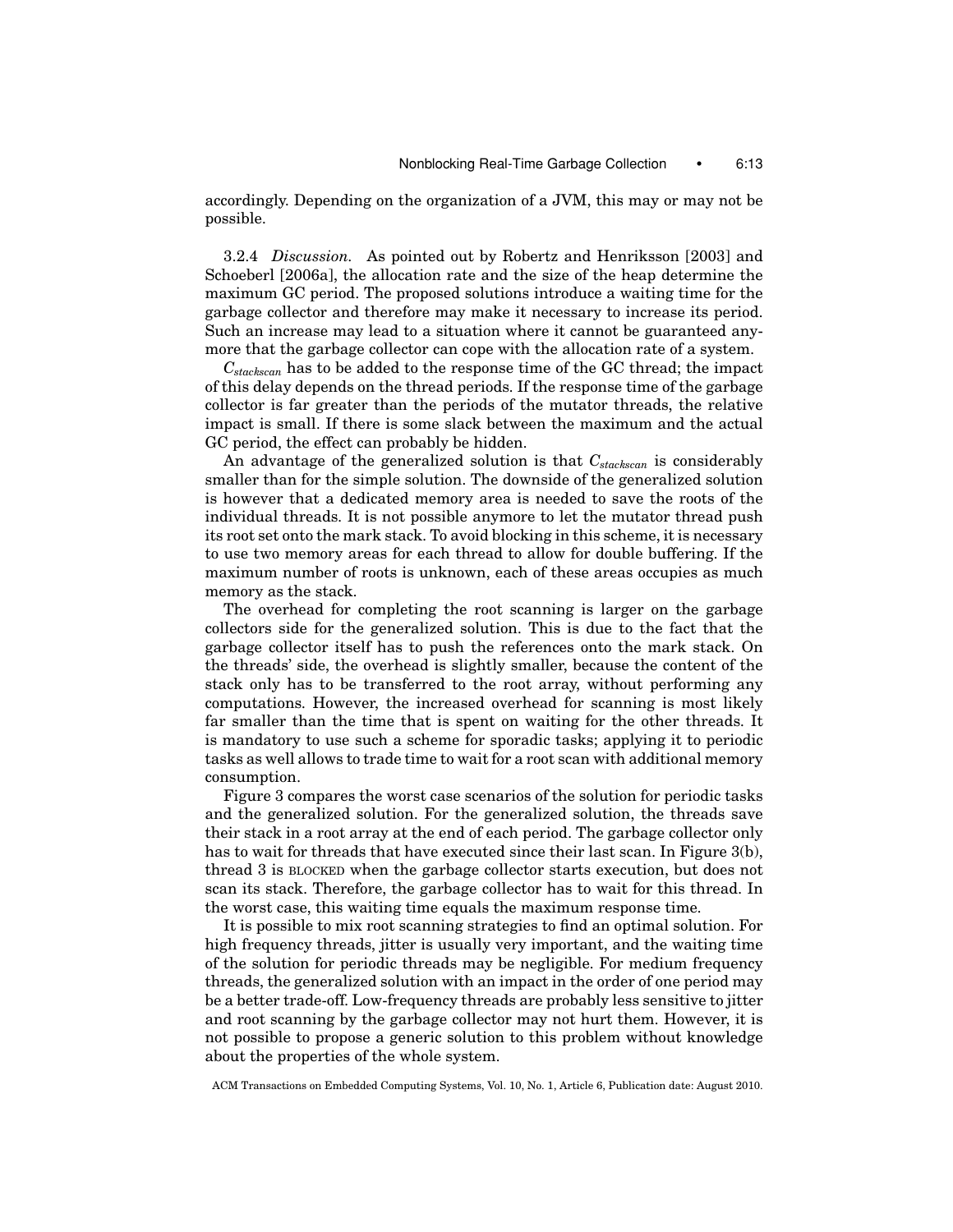#### 6:14 • M. Schoeberl and W. Puffitsch



Fig. 4. Memory controller state machine with background copy.

## 4. NONBLOCKING OBJECT COPY

Copying large arrays and objects in a compacting garbage collector attributes to the largest blocking times. To avoid losing updates on the object during copying (write to fields that are already copied), it is usually performed atomically. To avoid those long blocking times in a real-time garbage collector, we propose an interruptible copy unit. The copy unit has two important properties.

- —It can be preempted at single-word copy boundaries.
- —The copy process is executed at the GC thread priority.

A real-time garbage collector needs to be interruptible by higher priority threads. If the copy task is performed by the hardware, which works autonomously in its own hardware thread, the hardware also needs to be interrupted on a thread switch. Furthermore, the copy task needs to be resumed at the correct time, that is, when no thread with a priority higher than the GC thread priority is ready.

A simplified solution is to start the copy as a background DMA operation and let the GC thread wait for completion before continuing the GC work. However, this background activity, even when interruptible at word boundaries, changes the WCET of high priority threads. It *steals* memory cycles from those threads. The copy unit starts at idle cycles, but it will still block incoming read or write requests from the real-time threads during the copy. Therefore, it will delay most of the load and store instructions.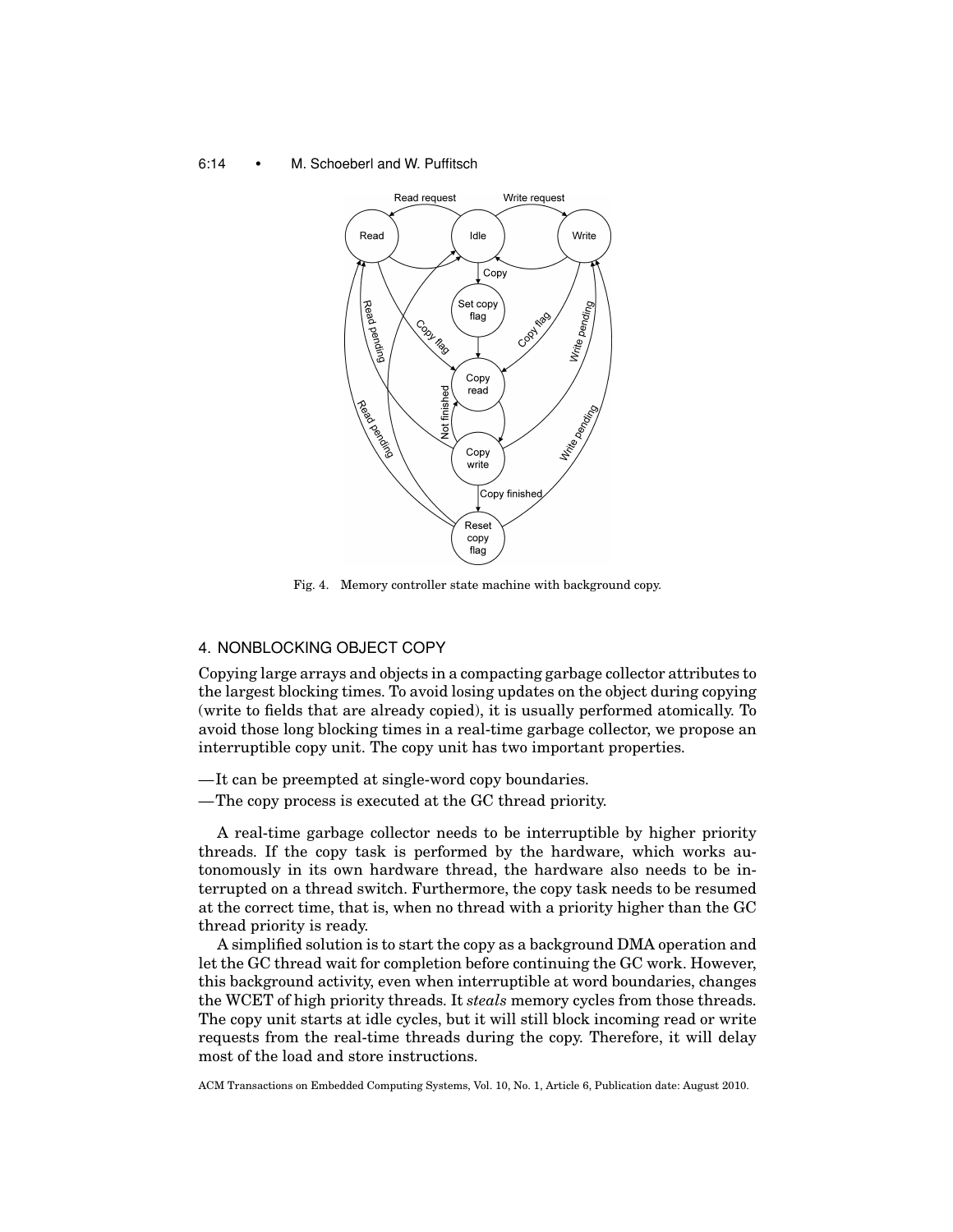#### Nonblocking Real-Time Garbage Collection • 6:15



Fig. 5. Memory controller state machine with interruptible copy.

Figure 4 shows a simplified state diagram of the memory controller that performs the background copy. From the *idle* state either a normal read, normal write, or a start of the copy task is performed. The states of the copy task are: start with setting a flag that an object copy is pending, perform the copy (via states *copy read* and *copy write*), and end with the reset of the copy flag. After each write in the copy loop the CPU is checked for an outstanding read or write request. In that case the copy task stops and that request is fulfilled. A stopped copy is resumed from states *read* and *write* if the copy flag is set.

For time predictability we need a complete stop of the copy task on a software thread switch (from the GC thread to an application thread). Two solutions are possible: (a) integrate the control of the copy task into the scheduler, or (b) let the copy unit itself detect a thread switch.

For the first solution the stopping of the copy unit is integrated into the scheduler. On a non-GC thread dispatch, the scheduler has to explicitly stop the copy task. However, this approach needs integration of GC related work into the scheduler, which is not possible in all JVMs.

The second approach is to interrupt the copy task by a normal memory operation (read or write). Interruption can be detected by the memory unit by a pending read or write request. During the object copy the GC thread performs a busy wait on the status of the copy. Therefore, the GC thread does not access main memory at this time. If the memory unit recognizes a read or write request it comes from an application thread that interrupted the GC thread. That request is the signal to stop copying. The state machine for this behavior is depicted in Figure 5. As in the former state machine the copy loop can be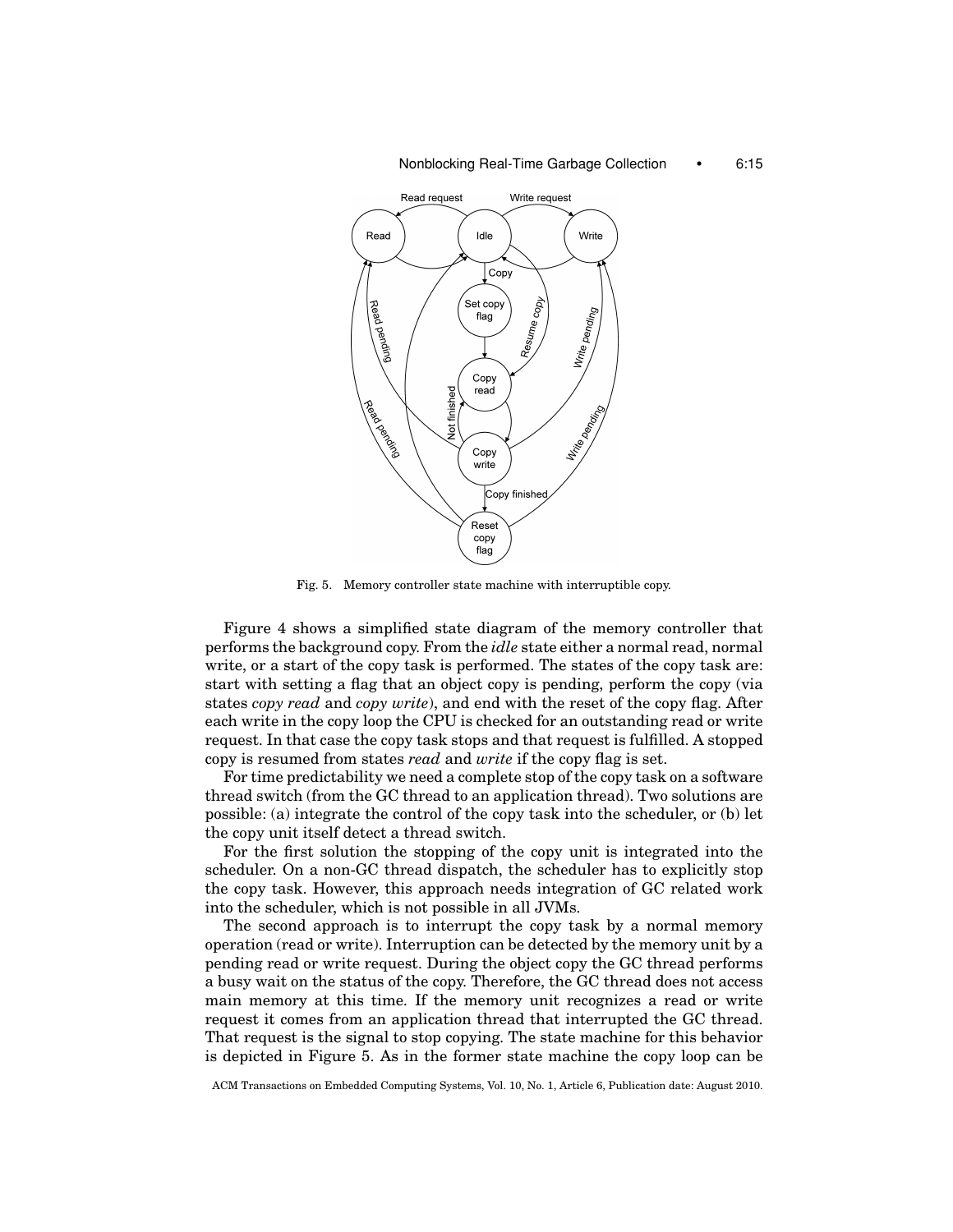```
6:16 • M. Schoeberl and W. Puffitsch
startCopy(src, dst, size);
  while (!copyFinished()) -
      if (copyInterrupted()) {
```

```
resumeCopy();
    }
}
synchronized (GC.mutex) {
   updateHandle(handle, dst);
```
}

Listing 1. Busy waiting copy loop in the GC thread with a copy resume.

interrupted by a pending read or write request. The difference is that there is no automatic transition from the *read* and *write* state back to the copy loop. The copy task needs to be explicitly resumed from the processor, as indicated by the transition from *idle* to *copy read*.

The remaining question is how to resume the copy task? Similar to the stopping of the copy unit, two solutions are possible: (a) the scheduler resumes the copy task, or (b) the GC thread performs the resume. The scheduler integration works as follows: When the GC thread is about to be rescheduled, the scheduler has to resume the copy operation as well. This approach is only possible when the scheduler has knowledge about the thread types (mutator or GC thread).

The proposed solution lets the GC thread resume the copy task when getting rescheduled. To perform this function, the GC thread needs to know that it was preempted – an information that is usually not available for a thread. However, the copy unit preserves this information and the state *interrupted* can be queried by the GC thread from the copy unit in the copy loop.

Listing 1 shows the copy code in the garbage collector. The GC thread kicks off the copy task with startCopy() and performs a busy wait till the copy task is finished – copyFinished() returns true. Within the loop, the state of the copy state machine is checked with copyInterrupted() and the copy task is resumed if necessary. On a resume, the copy unit just continues to copy the object; it is not a restart of the copy task, as in Gruian and Salcic [2005], that can result in starvation of the GC copy. It has to be noted that this busy waiting loop does not consume any memory bandwidth. The code is executed from the instruction cache, stack operations are performed in the stack cache, and all state queries go via an on-chip bus directly to the memory controller. The memory controller can perform the copy at maximum speed during the garbage collector busy wait. At the end of the copying process, the reference to the object in the handle is updated atomically. The copy unit still redirects the access to the correct location to avoid any race condition. The redirection is updated at the next object copy (with startCopy()).

A further simplification of the copy unit is possible when the GC thread triggers only single word copies in a tight loop. The copy process is automatically preempted when the GC thread gets preempted. No resume is necessary due to the incremental copy trigger and the polling for the finished copy task can be omitted. The disadvantage of this simplification is the slower copy of the object.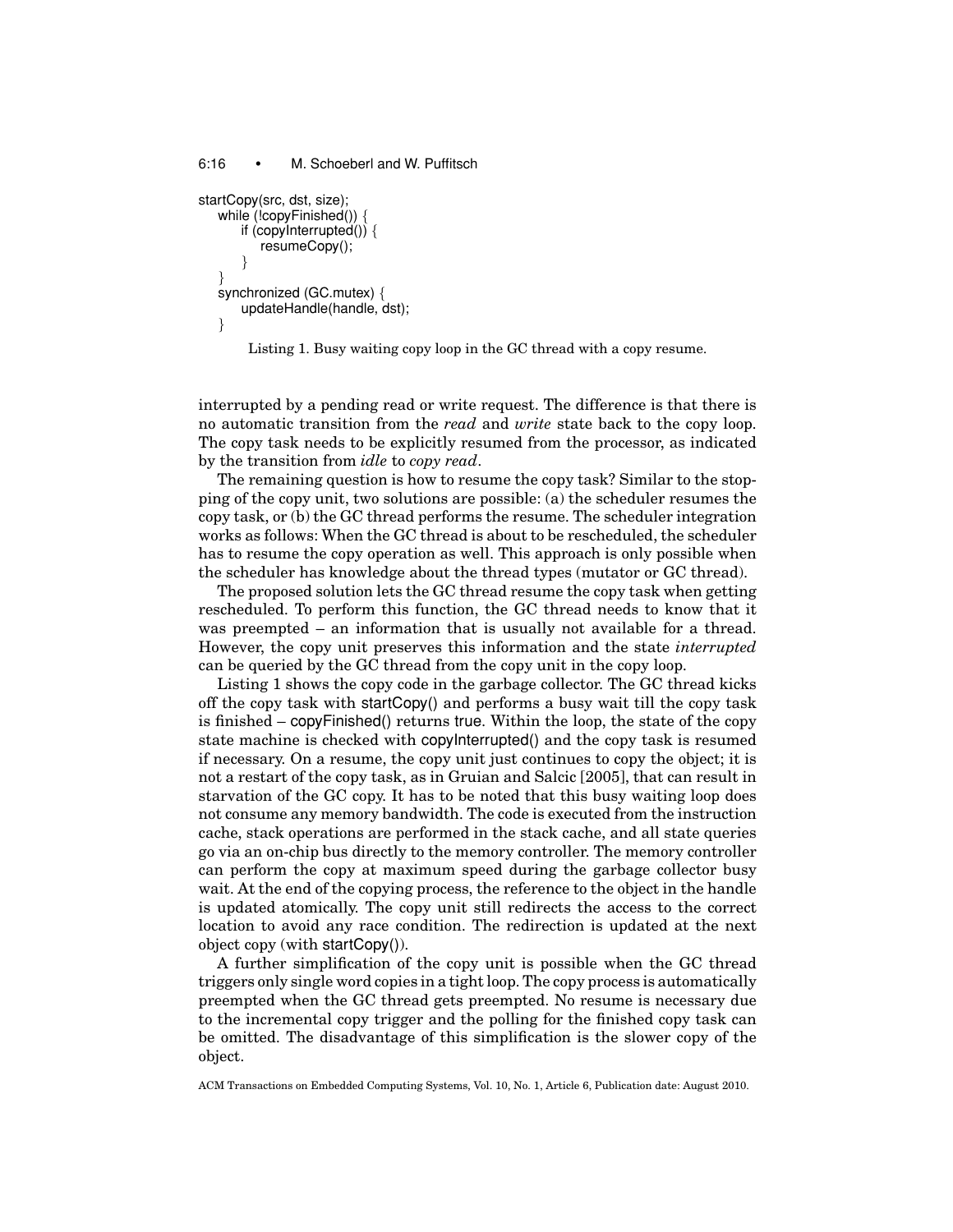## 5. IMPLEMENTATION

We implemented the proposed nonblocking copy unit in the Java processor JOP [Schoeberl 2008]. JOP was designed from scratch as a real-time processor [Schoeberl 2006b] to simplify the low-level part of WCET analysis. The main benefit of a Java processor for real-time Java is the possibility to perform WCET analysis at bytecode level [Schoeberl and Pedersen 2006].

In the following section, the GC algorithm that is part of the JOP runtime environment is briefly described. It has to be noted that the proposed copy unit is independent of the processor platform and also independent from the GC algorithm.

The described GC algorithm is intended for hard real-time systems where allocation rate and object lifetime can be analyzed. As a fallback, when the analysis was wrong, an allocation will be blocked till the GC has freed enough memory. The real-time GCs, which are part of practically all available RTSJ implementations, are usually optimized for soft or mixed real-time applications. These GCs support applications that are not analyzable by (self-)tuning of GC parameters.

## 5.1 The GC Algorithm

The collector for JOP is a concurrent copy collector [Schoeberl 2006a; Schoeberl and Vitek 2007] based on the garbage collectors of Baker [1978] and Dijkstra et al. [1978]. Baker's expensive read-barrier is avoided by using a write barrier and performing the object copy in the collector thread. Therefore, the collector is concurrent and resembles the collectors presented by Steele [1975] and Dijkstra et al. [1978]. The collector and the mutator are synchronized by a read and a write barrier. A Brooks-style [Brooks 1984] forwarding directs the access to the object either into tospace or fromspace. Indirection through the forwarding pointer is implemented in hardware and is therefore an atomic operation. On a standard uniprocessor preemption points are common practice for short critical section to synchronized mutator and GC threads. The forwarding pointer is kept in a separate handle area, as proposed by North and Reppy [1987]. The separate handle area reduces the space overheads, because only one pointer is needed for both object copies. Furthermore, the indirection pointer does not need to be copied. The handle also contains other object related data, such as type information, and the mark list. The objects in the heap only contain the fields and no object header. It has to be noted that the size of the handle area needs to be chosen according to the application characteristics.

The second synchronization barrier is a *snapshot-at-beginning* write barrier as proposed by Yuasa [1990]. A snapshot-at-beginning write barrier synchronizes the mutator with the collector on a reference store into a static field, an object field, or an array. The *to be overwritten* field is shaded gray as shown in Listing 2. An object is shaded gray by pushing the reference of the object onto the mark stack.<sup>4</sup> Further scanning and copying into tospace – coloring it

<sup>4</sup>Although the garbage collector is a copying collector a mark stack is needed to perform the object copy in the GC thread and not by the mutator.

ACM Transactions on Embedded Computing Systems, Vol. 10, No. 1, Article 6, Publication date: August 2010.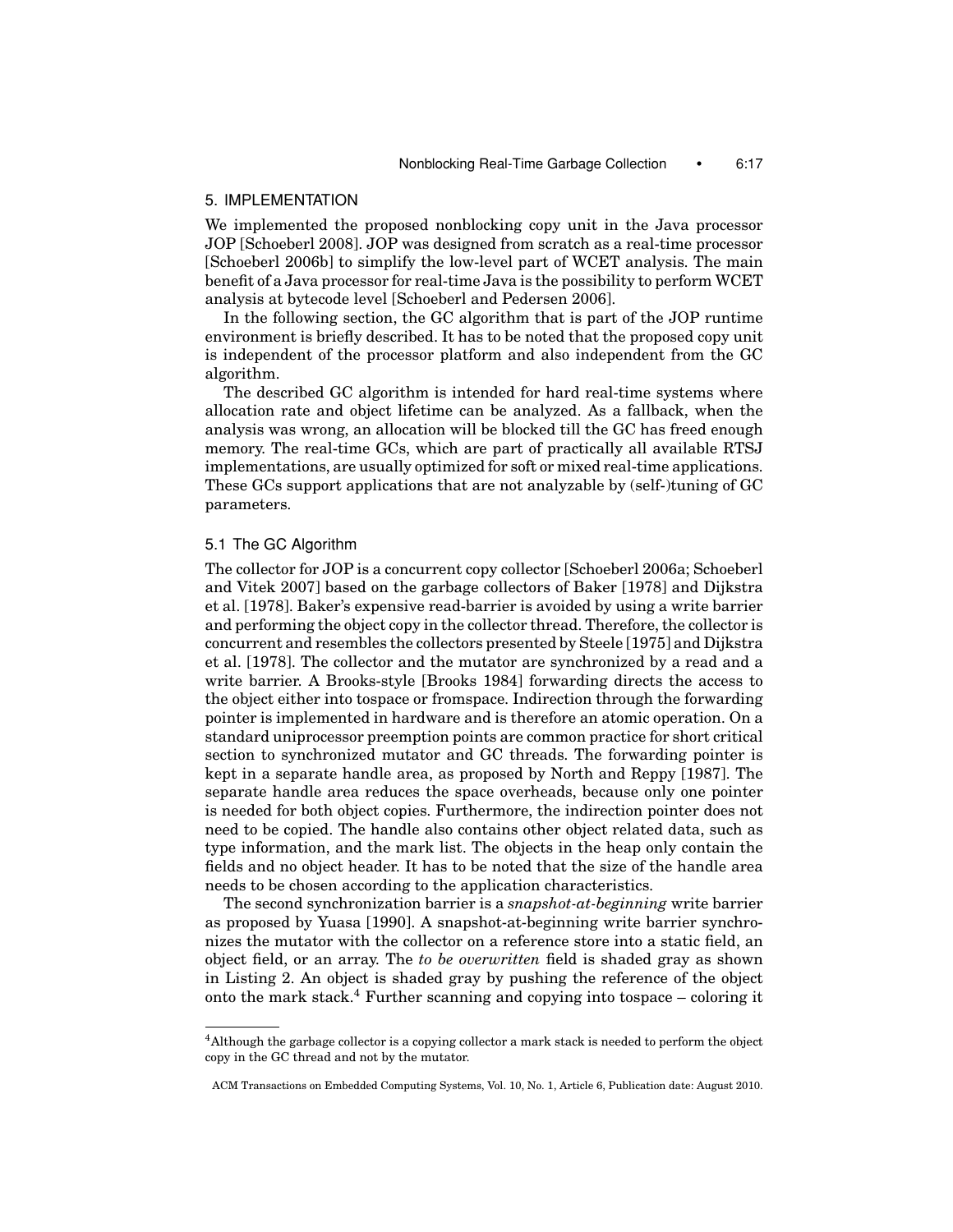#### 6:18 • M. Schoeberl and W. Puffitsch

```
private static void putfield ref(int ref, int value, int index) {
    synchronized (GC.mutex) {
        // snapshot-at-beginning barrier
        int oldVal = Native.getField(ref, index);
       // Is it white?
       if (oldVal!=0 && Native.rdMem(oldVal+GC.OFF SPACE)!=GC.toSpace) {
           // mark gray
          GC.push(oldVal);
        }
        assign value
       Native.putField(ref, value, index);
    }
}
```
Listing 2. Snapshot-at-beginning write barrier in JOP's JVM.

black – is left to the GC thread. One field in the handle area is used to implement the mark stack as a simple linked list.

This write barrier and appropriate stack scanning allow using expensive write barriers only for reference field access (putfield, putstatic, and aastore in Java bytecode). Local variables and the operand stack need no barrier protection.

Note that field and array access is implemented in hardware on JOP. Only write accesses to reference fields need to be protected by the write barrier, which is implemented in software. During class linking all write operations to reference fields (putfield and putstatic when accessing reference fields) are replaced by JVM internal bytecodes (e.g., putfield ref) to execute the write barrier code as shown in Listing 2.

The methods of class Native are JVM internal methods needed to implement part of the JVM in Java. The methods are replaced by regular or JVM internal bytecodes during class linking. Methods getField(ref, index) and putField(ref, value, index) map to the JVM bytecodes getfield and putfield. The method rd-Mem() is an example of an internal JVM bytecode and performs a memory read. The null pointer check for putfield ref is implicitly performed by the hardware implementation of getfield that is executed by Native.getField(). The hardware implementation of getfield triggers an exception interrupt when the reference is null. The implementation of the write barrier shows how a bytecode is substituted by a special version (pufield ref), but uses in the Java method the hardware implementation of that bytecode (Native.putField()).

In principle, this write barrier could also be implemented in microcode to avoid the expensive invoke of a Java method. However, the interaction with the garbage collector, which is written in Java, is simplified by the Java implementation. As a future optimization we intend to inline the write barrier code.

The collector runs in its own thread and the priority is assigned according to the deadline, which equals the period of the GC cycle. As the GC period is usually longer than the mutator task deadlines, the garbage collector runs at the lowest priority. When a high priority task becomes ready, the GC thread will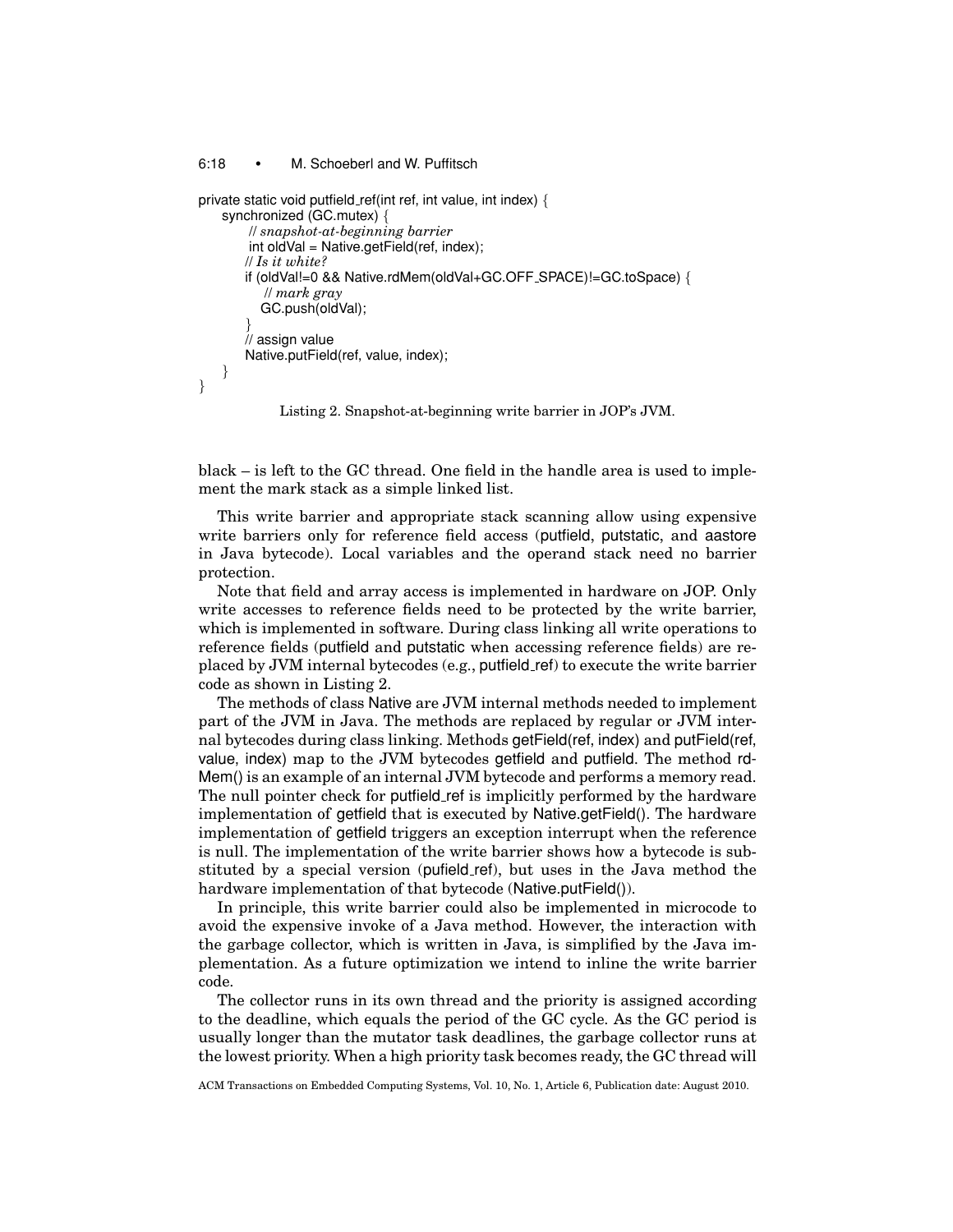#### Nonblocking Real-Time Garbage Collection • 6:19



Fig. 6. Redirection of a putfield operation by the memory unit.

be preempted. Atomic operations of the garbage collector are protected simply by turning the timer interrupt off.<sup>5</sup> Those atomic sections lead to release jitter of the real-time tasks and shall be minimized. It has to be noted that the GC protection with interrupt disabling is not an option for multiprocessor systems.

## 5.2 Root Scanning

The implementation of the new root scanning strategies is straight forward. The logic for stack scanning is inserted into the implementation of waitForNextPeriod(). The garbage collector is modified such that it waits for the application threads to scan their stacks instead of doing it itself. A third change is the gray allocation of new objects during the root scanning phase, which is not necessary for atomic stack scanning. In total, less than 100 lines of Java code are specific to the root scanning strategies proposed in Section 3.2.

#### 5.3 The Memory Controller

The memory controller in JOP already implements the field and array access in hardware. The hardware implementation of those functions reduces the overhead of the read-barrier (the handle indirection) and speeds up null pointer and bounds checks [Schoeberl 2007]. This memory controller is extended with a copy function and the redirection of field and array accesses to the correct part of the object.

Figure 6 shows an example of the write access to an object that is under copy from address src to address dst. The index i points to the next word that will be moved. The object contains four fields (a, b, c, and d). Gray memory cells show the current locations of the fields. Fields a and b are already in tospace,

 $5$ If interrupt handlers are allowed to change the object graph, those interrupts also need to be disabled.

ACM Transactions on Embedded Computing Systems, Vol. 10, No. 1, Article 6, Publication date: August 2010.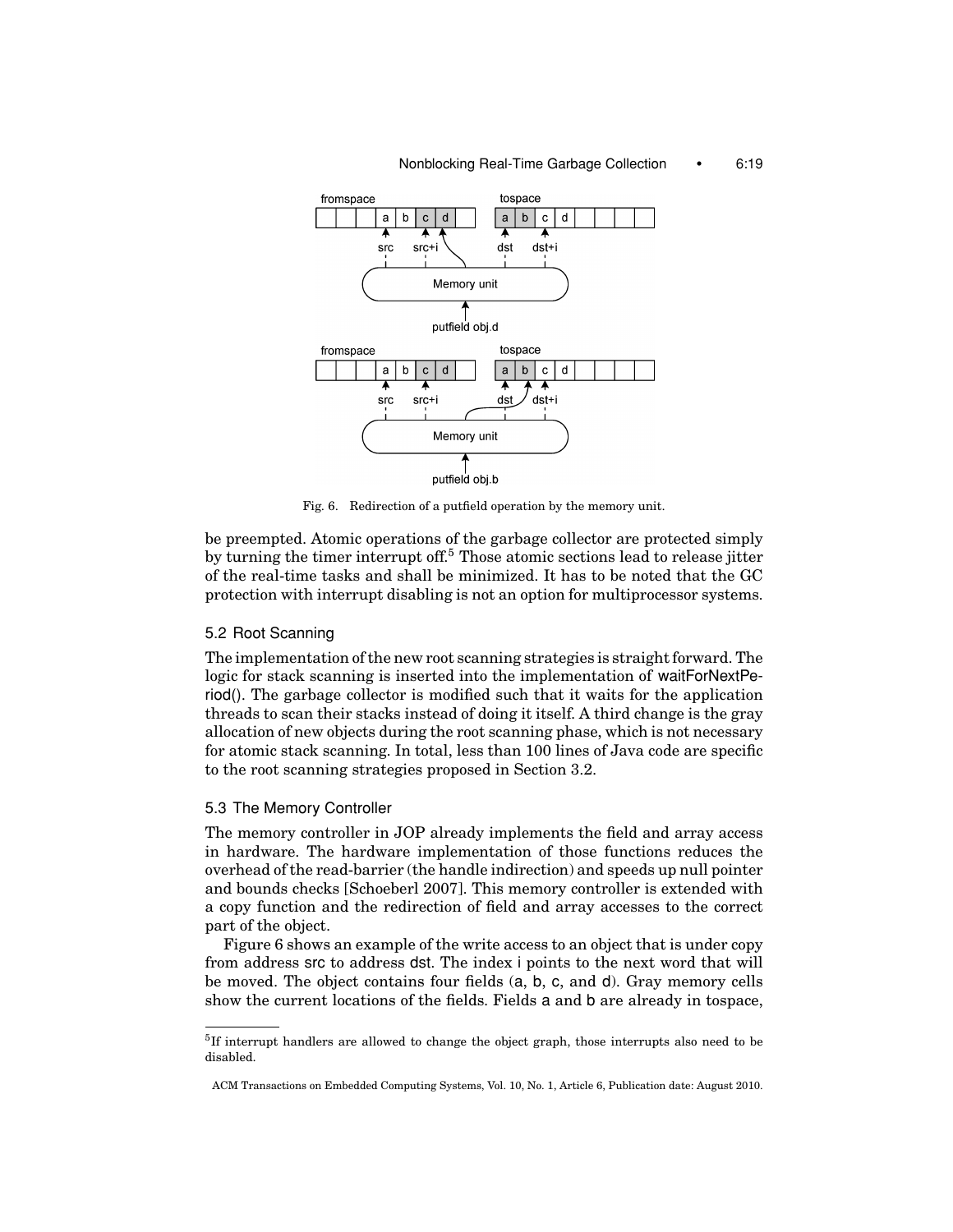## 6:20 • M. Schoeberl and W. Puffitsch

fields c and d are in the original object in fromspace. The upper figure shows the access to field d that goes to the original object. The lower figure shows the redirection of the access to field b into the tospace copy of the object.

We have implemented the simplified version of the copy unit with the simple interaction with the GC thread. Instead of kicking off the whole copy task once and resuming it after preemption, the copy task is continually triggered for individual words in the garbage collector loop. The following code fragment shows that loop.

```
for (i=0; i < size; i++) {
    Native.memCopy(dst, src, i);
 }
```
The method memCopy() is mapped to a JVM internal bytecode and triggers the hardware to perform a single word copy from src to dst at offset i. Note that this loop is not protected by a synchronized block and can be preempted when a high priority thread becomes ready. The copy task is preempted implicitly as well. When the GC thread is running again, it just continues to copy the object.

The advantage of our implementation is a simple state machine in the memory unit and less hardware resource consumption. The disadvantage is the slower copying of the object. A hardware implementation of the copy operation could perform a single word copy in 5 cycles (two cycles to read the word and 3 cycles to write the word) on the actual platform. Copy of a single word with the simplified solution takes 27 cycles: 12 cycles are spent in the JVM internal bytecode and 15 cycles are loop overhead and pushing the arguments for memCopy() onto the operand stack. The maximum blocking time of the copy operation is the execution of the internal bytecode, $6$  therefore, 12 clock cycles.

One important feature of the memory controller is the redirection of field and array access to the correct copy of the object. Field and array access are already part of the memory unit [Schoeberl 2007]. Therefore, the pointer of the access just needs to be compared with the pointer of the object currently copied and the index with the copy pointer. If the index is higher than the copy pointer the access is performed normal – the pointer in the handle indirection points to the old copy until the whole copy is performed. The handle is updated afterwards atomically by the GC thread. If the access goes to a field or array element that is already copied, the access is redirected. To speedup the redirection, the memory unit precalculates the distance between the old copy and the new copy of the object at the start of the copy operation. This offset is simply added at the effective address calculation when a redirection is necessary.

The redirection is performed in the same cycle as the effective address calculation. Therefore, field and array access takes the same time as in the original implementation. The calculation of the offset and the redirection is carefully designed to avoid introduction of a slow critical path in the memory unit that would reduce the maximum operation frequency of the processor.

<sup>6</sup>Interrupts are only accepted at bytecode boundaries.

ACM Transactions on Embedded Computing Systems, Vol. 10, No. 1, Article 6, Publication date: August 2010.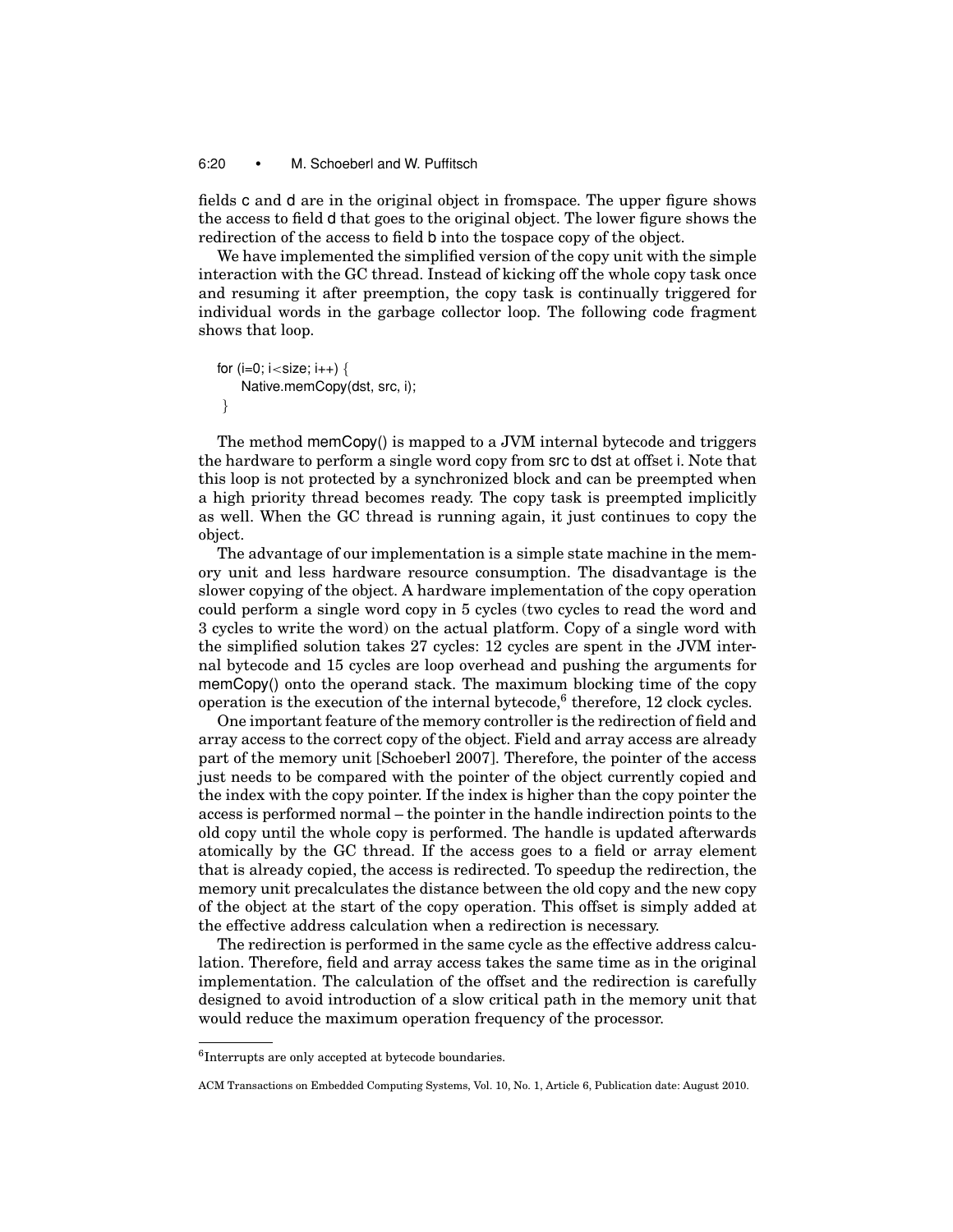|              | Table I. Thread Properties of the Test Programs |                 |          |
|--------------|-------------------------------------------------|-----------------|----------|
| Thread       | Period                                          | Deadline        | Priority |
| $\tau_{hf}$  | $100 \ \mu s$                                   | $100 \mu s$     | 6        |
| $\tau_p$     | 2 <sub>ms</sub>                                 | 2 <sub>ms</sub> | 5        |
| $\tau_c$     | $10 \text{ ms}$                                 | $10 \text{ ms}$ | 4        |
| $\tau_s$     | $15 \text{ ms}$                                 | $15 \text{ ms}$ | 3        |
| $\tau_{log}$ | $25 \text{ ms}$                                 | $25 \text{ ms}$ | 2        |
| $\tau_{gc}$  | $50 \text{ ms}$                                 | $50 \text{ ms}$ | 1        |

Table II. Release Jitter with Blocking Copy, Task Set {τ*hf* , τ*p*,τ*c*, τ*log*, τ*gc*}, Varying Array Sizes

|            | Jitter $(\mu s)$ |        |      |      |  |  |  |
|------------|------------------|--------|------|------|--|--|--|
| Array Size | base             | single | scan | save |  |  |  |
| 256 B      | 536              | 136    | 82   | 91   |  |  |  |
| 512 B      | 533              | 130    | 82   | 91   |  |  |  |
| 1 KB       | 537              | 135    | 84   | 90   |  |  |  |
| $2$ KB     | 535              | 142    | 128  | 134  |  |  |  |
| 4 KB       | 531              | 244    | 241  | 237  |  |  |  |
| 8 KB       | 537              | 447    | 445  | 455  |  |  |  |
| 16 KB      | 856              | 857    | 856  | 866  |  |  |  |
| 32 KB      | 1677             | 1671   | 1677 | 1685 |  |  |  |
| 64 KB      | 3313             | 3316   | 3311 | 3323 |  |  |  |

The hardware resource consumption of the copy unit is moderate. The additional registers, adders, and multiplexors in the memory unit consume 322 additional logic cells (LC). This is about 10% of the complete processor. However, it doubled the size of the memory unit from 301LC to 623LC. The memory unit is now almost as large as the execution unit (679LC).

#### 6. EVALUATION

For the evaluation we used following hardware setup: JOP implemented in an FPGA and configured for 100MHz.<sup>7</sup> JOP is configured with 4KB instruction cache and 1KB stack cache. The main memory consists of 1MB static RAM with 15ns access time, resulting in a single word read access in two clock cycles and a single word write access in three clock cycles.

For jitter measurements, we used 6 different tasks, which are similar to the tasks presented in Puffitsch and Schoeberl [2008] and Schoeberl and Puffitsch [2008]. We chose to unify these two slightly different experiments, so we can present consistent figures throughout all aspects of our evaluation. Rate monotonic priority ordering is used to determine the tasks' priorities. The task properties are described in the following and subsumed in Table I. The figures presented in Tables II, III, IV, and V were obtained by measuring the maximum release jitter of the highest priority thread during a run of 15 minutes. For the measurements, we slightly modified the periods of the threads. We used prime numbers (e.g.,  $2003\mu s$  instead of  $2000\mu s$ ) to avoid a regular phasing of the threads, which could have led to too optimistic results.

<sup>7</sup>The actual synthesis results with medium effort on optimization for the low-cost Altera Cyclone-I FPGA is 97MHz.

ACM Transactions on Embedded Computing Systems, Vol. 10, No. 1, Article 6, Publication date: August 2010.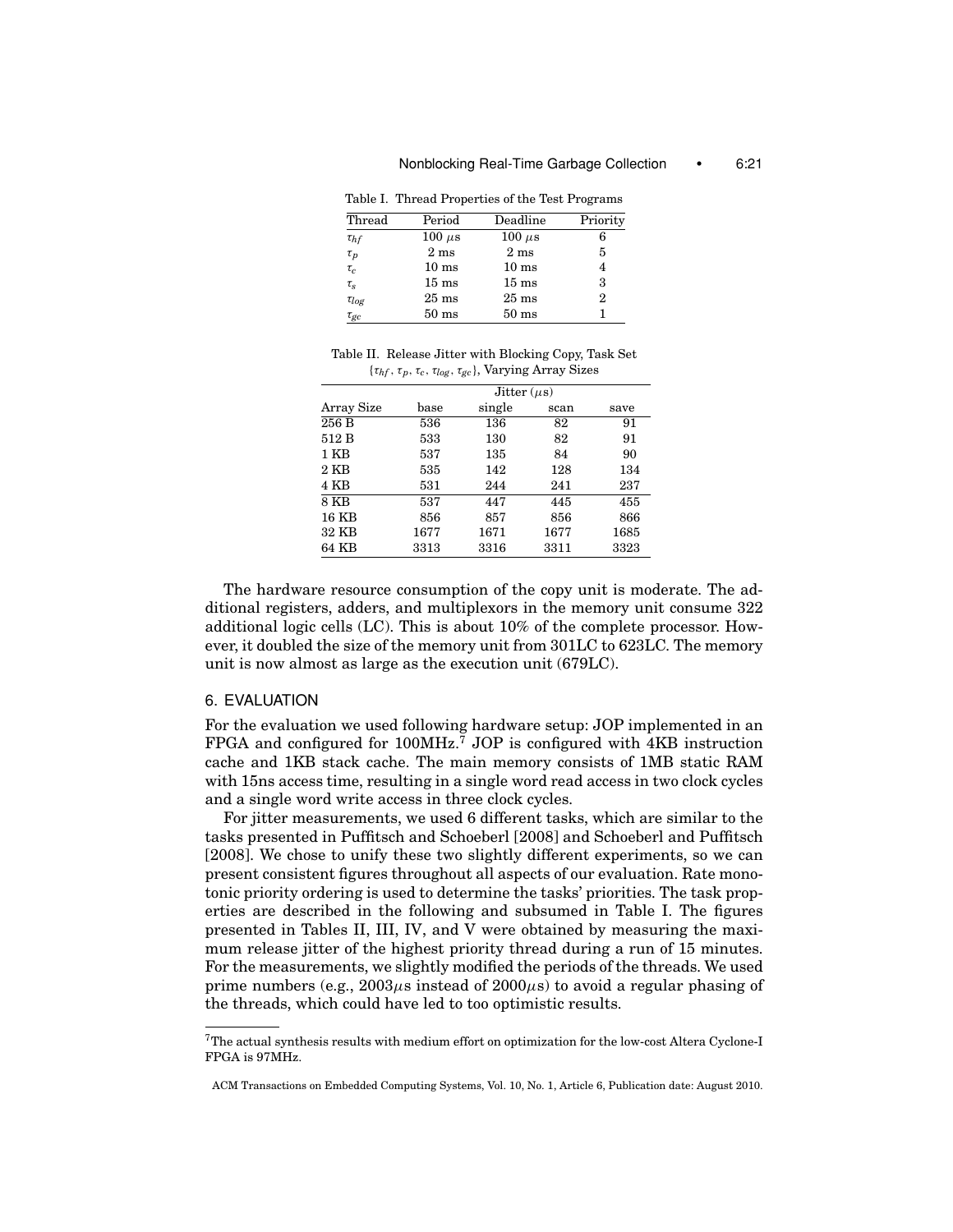#### 6:22 • M. Schoeberl and W. Puffitsch

|                | Jitter $(\mu s)$ |        |      |      |  |  |  |
|----------------|------------------|--------|------|------|--|--|--|
| Array Size     | base             | single | scan | save |  |  |  |
| 256 B          | 532              | 132    | 73   | 86   |  |  |  |
| 512 B          | 532              | 125    | 73   | 75   |  |  |  |
| 1 KB           | 528              | 126    | 73   | 75   |  |  |  |
| $2 \text{ KB}$ | 527              | 125    | 73   | 74   |  |  |  |
| 4 KB           | 527              | 131    | 73   | 86   |  |  |  |
| 8 KB           | 526              | 131    | 73   | 86   |  |  |  |
| 16 KB          | 526              | 126    | 75   | 86   |  |  |  |
| 32 KB          | 526              | 124    | 72   | 86   |  |  |  |
| 64 KB          | 525              | 122    | 71   | 74   |  |  |  |

Table III. Release Jitter with Copy Unit, Task Set {τ*hf* ,τ*p*, τ*c*, τ*log*, τ*gc*}, Varying Array Sizes

Table IV. Release Jitter with Blocking Copy, Varying Task Sets, Array Size 4 KB

|          |             |           | Threads  |          |              | Jitter $(\mu s)$ |      |        |      |      |
|----------|-------------|-----------|----------|----------|--------------|------------------|------|--------|------|------|
| Task Set | $\tau_{hf}$ | $\iota_n$ | $\tau_c$ | $\tau_s$ | $\tau_{log}$ | no GC            | base | single | scan | save |
| Α        |             |           |          |          |              | 76               | 517  | 199    | 78   | 86   |
| B        |             |           |          |          |              | 70               | 531  | 244    | 241  | 237  |
| C        |             |           |          |          |              | 84               | 683  | 242    | 230  | 247  |

Table V. Release Jitter with Copy Unit, Varying Task Sets, Array Size 4 KB

|          | Threads     |          |           |          |              | Jitter $(\mu s)$ |      |        |      |      |
|----------|-------------|----------|-----------|----------|--------------|------------------|------|--------|------|------|
| Task Set | $\tau_{hf}$ | $\tau_n$ | $\iota_c$ | $\tau_s$ | $\tau_{log}$ | no GC            | base | single | scan | save |
| Α        |             |          |           |          |              | 70               | 531  | 196    | 80   | 74   |
| B        |             |          |           |          |              | 69               | 527  | 131    | 73   | 86   |
| C        |             |          |           |          |              | 75               | 683  | 198    | 82   | 92   |

The most important thread with respect to the measurements is the highfrequency task τ*hf* with a frequency of 10kHz. It computes its own release jitter and does nothing else. This task has the highest priority of all tasks and all jitter figures in this section refer to the release jitter of this thread.

Two more threads,  $\tau_p$  and  $\tau_c$ , act as producer/consumer pair exchanging arrays.  $\tau_p$  produces one array every two milliseconds and  $\tau_c$  consumes the available arrays every 10ms. A simple list is used to pass the objects from  $\tau_p$  to τ*c*. These threads have the second- and third-highest priorities in the system.  $\tau_{p'}$  is a variant of  $\tau_p$ , which uses a preallocated pool of objects instead of dynamic allocation. It is used to evaluate the behavior of the system if no GC takes place or if GC could not cope with the allocation rates.

 $\tau_s$  is a thread that occupies the stack such that it is not empty when wait-ForNextPeriod() is invoked. Consequently, a strategy as proposed by Schoeberl and Vitek [2007] cannot be used if this thread is part of the task set, because the strategy assumes that the threads' stacks are empty at the time of root scanning. It is also the thread with the deepest stack. The period of  $\tau_s$  is 15ms.

To record the measurements, we used a logging thread τ*log* with a period of 25ms. It prints results every  $40<sup>th</sup>$  iteration, that is, once per second. The artificially short period is necessary to keep the waiting time for the *scan* strategy sufficiently low. The GC thread,  $\tau_{gc}$ , has a period of 50 ms and is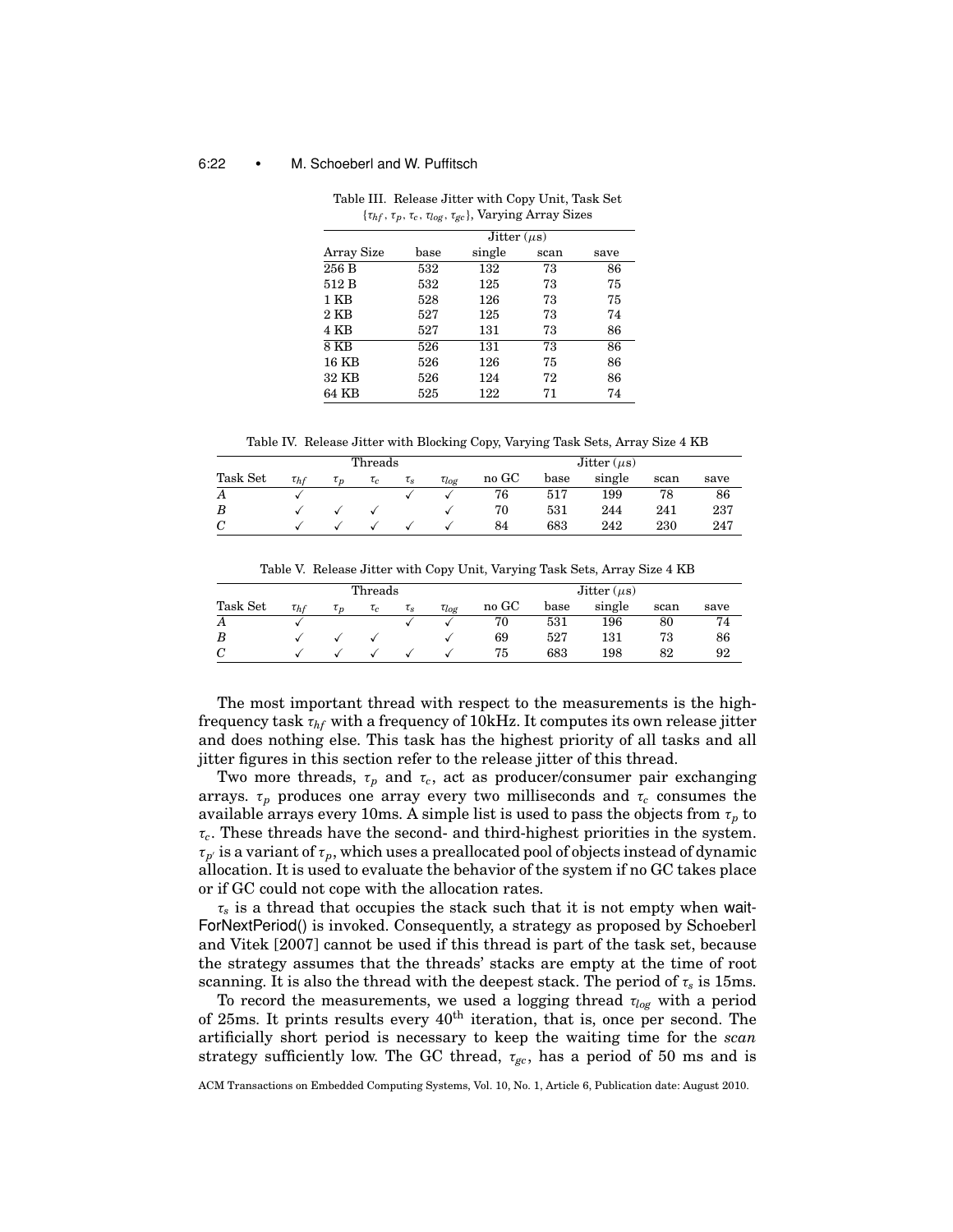consequently the lowest-priority thread in the system. The GC period was chosen shorter than necessary to force the GC thread to run practically as a background thread. This setting maximizes the interference between the GC thread and the mutator threads.

The careful reader will note that the release jitter in Tables II, III, IV, and V exceeds the period of  $\tau_{hf}$  for some measurements. In the scheduler we used for this experiment, we chose not to adjust the following release times in these cases. On the one hand, this may lead to queuing up of releases, heavily overloading the system. On the other hand, this allows the threads to "catch up" in the following releases and avoids the release times to drift off. At least for our experiment, the latter behavior is more useful, because a single deadline miss then does not affect the measurement for all following releases.

We evaluated four different root scanning strategies. The strategy labeled "base" in Tables II, III, IV, and V scans the stacks of all threads in one atomic step. The "single" strategy scans one stack at a time atomically. The "scan" and "save" strategies implement the solution for periodic tasks and the generalized solution as described in Section 3.2. For the "scan" strategy, tasks push their local root set onto the mark stack at the end of their period. For the "save" strategy, tasks save their stack into root arrays, and the garbage collector pushes the references onto the mark stack.

Tables II and III show results for a fixed task set and various arrays sizes. The size of the arrays that  $\tau_p$  and  $\tau_c$  exchange is shown in the first column. The task set for arrays of up to 4 KB is  $\{\tau_{hf}, \tau_p, \tau_c, \tau_{log}, \tau_{gc}\}$ . For larger arrays, it was necessary to use the task set  $\{\tau_{hf}, \tau_{p'}, \tau_c, \tau_{log}, \tau_{gc}\}$ , i.e., preallocated arrays are used. The garbage collector could not keep up with the allocation rates with dynamic allocation. Still, it tries to garbage collect the preallocated arrays and therefore has an effect on the system behavior. While Table II presents the numbers for a system that copies objects atomically, the results in Table III were obtained on a system with a copy unit.

The "base" strategy yields a release jitter of around  $535\mu s$ , for arrays of up to 8KB. The jitter due to the root scanning is large enough to hide the jitter that is caused by the atomic copying of the arrays up to this size. The *single* strategy lowers the release jitter to around 135μs for small arrays. In Table II, the jitter increases linearly with the array size, starting at 2KB, to up to 3316μs. The copy unit removes this effect, such that the *single* strategy can achieve a release jitter of around  $130\mu s$  for all array sizes. The results for the *scan* and *save* strategies are similar: both lower the jitter to around  $85\mu s$  for small arrays. Again, the jitter for larger arrays increases without the copy unit. Table III shows that with the copy unit low jitter can be achieved also for large arrays. Tables II and III show that the copy unit and the new root scanning strategies allow to achieve low release jitter for high frequency threads.

One question to be answered as well is in how far GC affects the release jitter when comparing it to a system without GC. In Tables IV and V, various task sets are compared. The first column displays the labels for the task sets, the following six columns indicate which tasks are part of a specific task set. For the measurements in the column labeled "no GC",  $\tau_p$  is replaced with  $\tau_p$ , which uses a pool of preallocated objects instead of dynamic allocation, but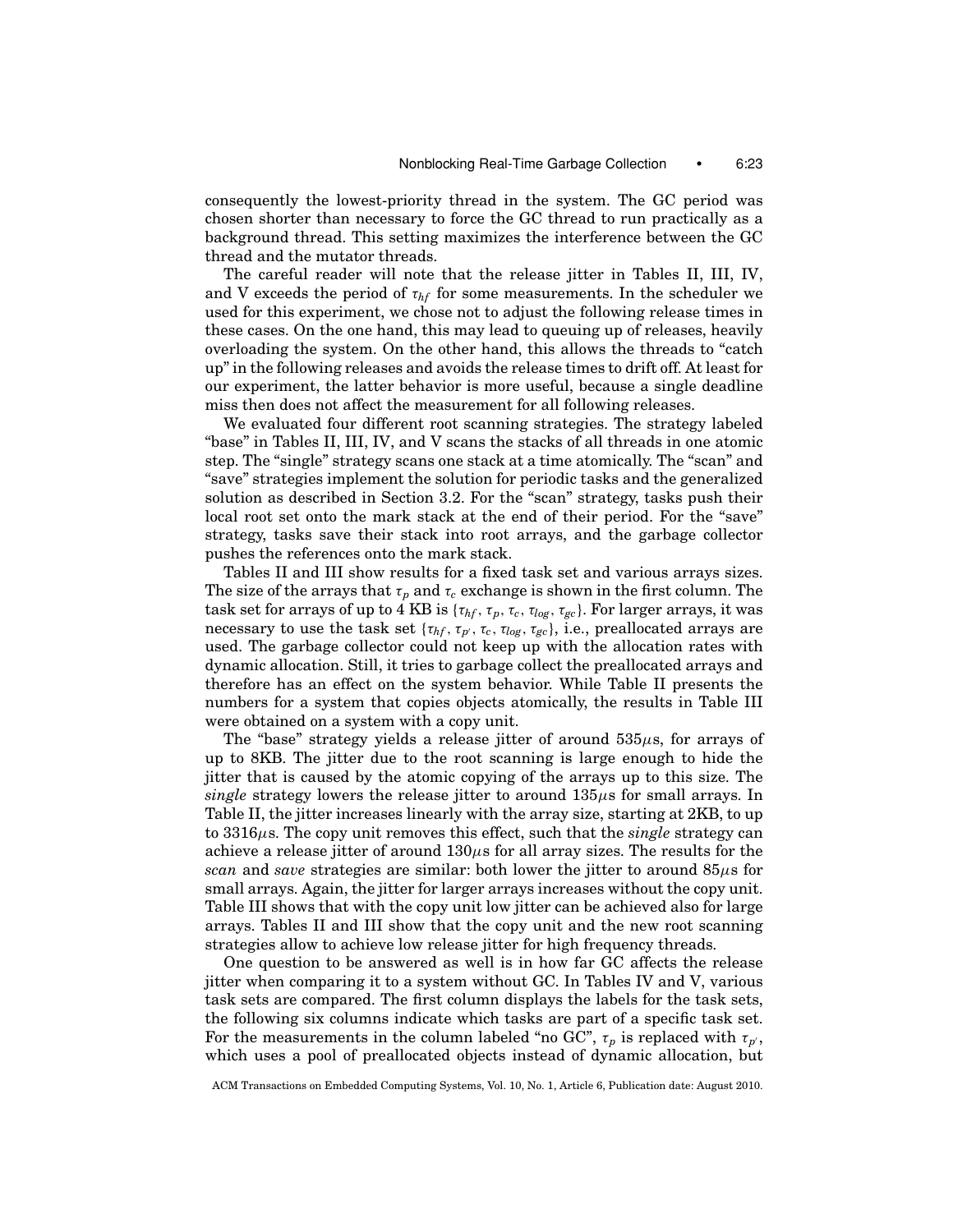#### 6:24 • M. Schoeberl and W. Puffitsch



Fig. 7. Release jitter with copy unit, varying task sets, array size 4 KB.

otherwise is equivalent to  $\tau_p$ . For these measurements,  $\tau_{gc}$  is not part of the task set, while it is part of the task set for all other measurements. Therefore, the figures in the "no GC" column indicate how a system without GC would behave. The size of the arrays that are passed between  $\tau_p$  and  $\tau_c$  is 4 KB for all measurements in Tables IV and V. Figure 7 shows a graphic representation of the numbers in Table V; the evaluated task sets and strategies are the same.

As in Tables II and III, the *base* strategy introduces a considerable amount of jitter. Up to 683μs of release jitter could be observed for task set *C*, which is almost one order of magnitude larger than the jitter without GC. Scanning the stacks of individual threads atomically results in a lower jitter, but the atomic array copying results in up to  $244\mu s$  in Table IV. This jitter is removed in Table V, resulting in up to  $198\mu s$  of jitter for the "single" strategy. Comparing the task sets with and without  $\tau_s$  confirms that the effect depends on the size of the largest thread stack.

When comparing the system without dynamic memory allocation to the "scan" and "save" strategies, the jitter is increased by less than  $20\mu$ s. Up to  $75\mu s$  of jitter can be observed without GC, and must therefore be attributed to scheduling and synchronization in the application logic. Future work will have to concentrate on this area to allow the scheduling of real-time threads with periods of less than  $100\mu$ s.

The new strategies "scan" and "save" slightly degrade the scheduling quality. Up to 82 $\mu$ s of jitter could be observed for the "scan" strategy, up to 92 $\mu$ s for the "save" strategy. As we made only minimal changes to the scheduler, and no significant atomic sections were introduced, we had expected only a smaller deviation in these results. However, further research will be necessary to find the source of the jitter increase.

# 6.1 Discussion

The results presented in the previous section demonstrate that traditional root scanning techniques are inadequate when considering high frequency real-time threads. Scanning all thread stacks in a single atomic step easily increases the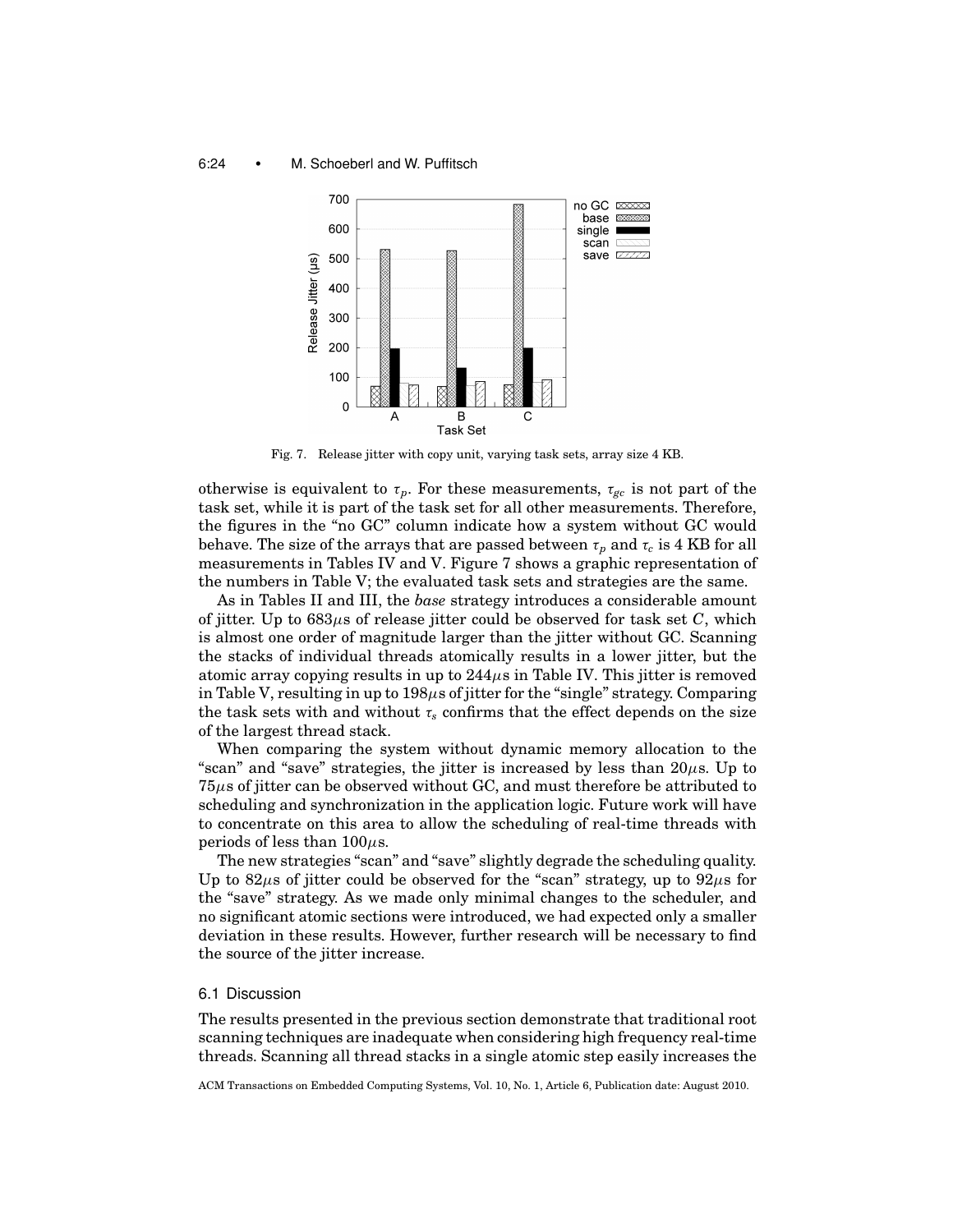release jitter by one order of magnitude, scanning one thread stack at a time atomically almost triples the jitter. Of course, the effects depend on the actual application, but they tend to become worse with larger applications.

The copying of large arrays is also a key factor in achieving a high scheduling quality. The impact of atomic copying grows linearly with the array sizes; without appropriate measures to reduce this effect, it can easily introduce an unacceptable amount of jitter.

One important result derived from the Tables IV and V is that it is necessary to use both a nonblocking root scanning strategy and a nonblocking copy mechanism to achieve low jitter. Improved root scanning is futile if the copying of large arrays introduces considerable jitter. Lowering the preemption latency of array copying to the granularity of single words is rendered useless if whole thread stacks are scanned in one atomic step.

The results presented in Figure 7 demonstrate that the the GC techniques proposed in this article can lower the jitter to almost the same level as in a system without GC. For the evaluated system, scheduling is the largest source of jitter. For high frequency tasks, it is therefore necessary to improve the scheduler; the garbage collector is not the limiting factor anymore.

Of course, GC does not come for free. It introduces memory and performance overheads and may therefore make it necessary to use more expensive hardware for a given system. On the other hand, dynamic memory management increases programmer productivity and program safety. The low intrusiveness of the proposed GC mechanisms allows deciding on this trade-off without sacrificing scheduling quality.

# 7. CONCLUSION AND OUTLOOK

We investigated the root scanning phase of GC and could show three important properties. First, atomicity for stack scanning is only necessary with respect to the thread whose stack is scanned. Second, atomicity is not required at all if mutator threads scan their own stack. And third, a snapshot-atbeginning write barrier is sufficient to allow complete decoupling of local stack scans.

Furthermore, we provided two approaches for how these theoretical properties can be utilized and showed the implications on the execution time of a garbage collector. The first approach can only be applied to periodic tasks and delays the garbage collector by up to two times the longest task period. The second approach is more general and has a smaller impact on the execution time of the garbage collector, but has a higher memory overhead.

In this article, we also proposed and evaluated a hardware extension to eliminate the blocking time due to atomic copying of large arrays. A copy unit performs the object and array copy and redirects field and array access to the correct version of the object or array. An important feature of the proposed copy unit is scheduling the copy task at GC priority. Therefore, a high-priority real-time thread can interrupt the copy task at single word copy boundaries. As the copy task is completely interrupted (no background activity), it does not influence the WCET of real-time threads.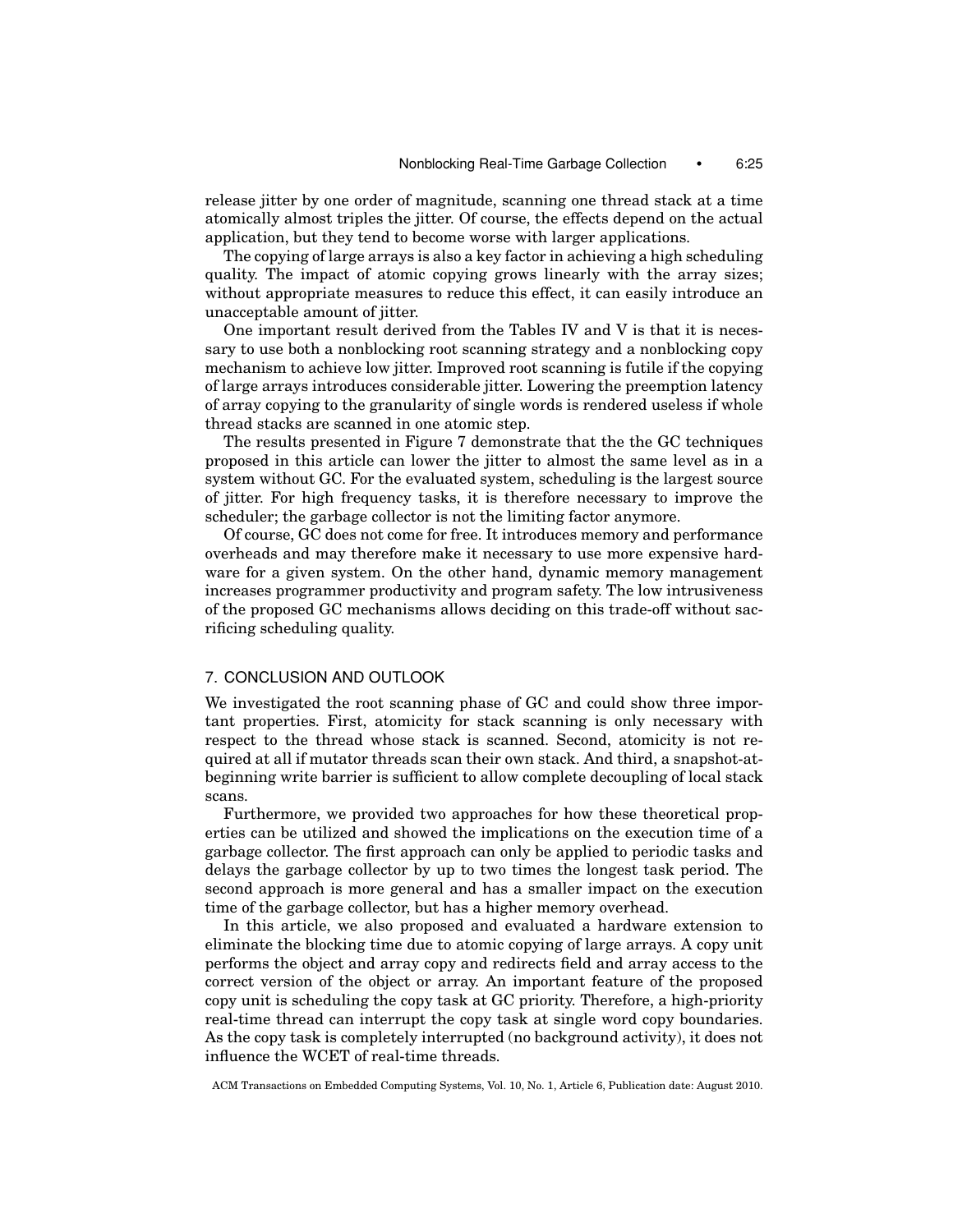## 6:26 • M. Schoeberl and W. Puffitsch

An evaluation of the proposed solutions confirmed the theoretical results. Jitter of high priority threads, which can be attributed to GC, could be reduced considerably. The impact of the new root scanning strategies on the jitter due to scheduling and synchronization however still needs to be analyzed.

Future work will investigate if a tighter coupling of scheduling and root scanning is profitable. Merging the root arrays of the generalized solution with the memory areas for the thread contexts could lower the memory consumption without impairing the performance.

Exact stack scanning has not been handled in this paper. The proposed solutions lower the overhead for exact scanning, but tools to make use of this need to be developed. Furthermore, for hard real-time systems the execution time of the GC task needs to be bounded. We consider WCET analysis of the GC as future work.

The current implementation of our concepts is based on a uniprocessor. We plan to implement them also in the chip-multiprocessor (CMP) version of JOP. The copy unit needs to redirect access from all processors during the copy. Therefore, part of the functionality has to be placed after the memory arbiter. In a CMP setting with a time-sliced arbiter [Pitter 2008], the bandwidth is reserved for the copy task – the copy unit will act just like another CPU. In that case the copy task does not need to be interrupted as proposed for the uniprocessor version. With regard to our root scanning approach, we are confident that the theoretical basis is applicable to CMP systems. Actual implementations may however offer new obstacles as well as new opportunities, especially in the area of cache consistency.

#### ACKNOWLEDGMENTS

We thank the reviewers for the detailed comments, which have helped to clarify the description of the presented ideas.

#### **REFERENCES**

- AUERBACH, J., BACON, D. F., BLAINEY, B., CHENG, P., DAWSON, M., FULTON, M., GROVE, D., HART, D., AND STOODLEY, M. 2007. Design and implementation of a comprehensive real-time java virtual machine. In *EMSOFT '07: Proceedings of the 7th ACM and IEEE International Conference on Embedded Software*. ACM, New York, 249–258.
- AZATCHI, H., LEVANONI, Y., PAZ, H., AND PETRANK, E. 2003. An on-the-fly mark and sweep garbage collector based on sliding view. In *Proceedings of the ACM Conference on Object-Oriented Systems, Languages and Applications (OOPSLA'03)*. ACM, New York.
- BACON, D. F., CHENG, P., AND RAJAN, V. 2003a. Controlling fragmentation and space consumption in the Metronome, A real-time garbage collector for Java. In *Proceedings of the ACM SIGPLAN Conference on Languages, Computers, and Tools for Embedded Systems (LCTES'03)*.
- BACON, D. F., CHENG, P., AND RAJAN, V. 2003b. A real-time garbage collecor with low overhead and consistent utilization. In *Conference Record of the 30th Annual ACM Symposium on Principles of Programming Languages*. New York.
- BAKER, H. G. 1978. List processing in real-time on a serial computer. *Comm. ACM 21,* 4, 280–94.
- BOLLELLA, G., GOSLING, J., BROSGOL, B., DIBBLE, P., FURR, S., AND TURNBULL, M. 2000. *The Real-Time Specification for Java*. Java Series. Addison-Wesley, Reading, MA.
- BROOKS, R. A. 1984. Trading data space for reduced time and code space in real-time garbage collection on stock hardware. In *Conference Record of the ACM Symposium on Lisp and Functional Programming*, ACM, New York, 256–262.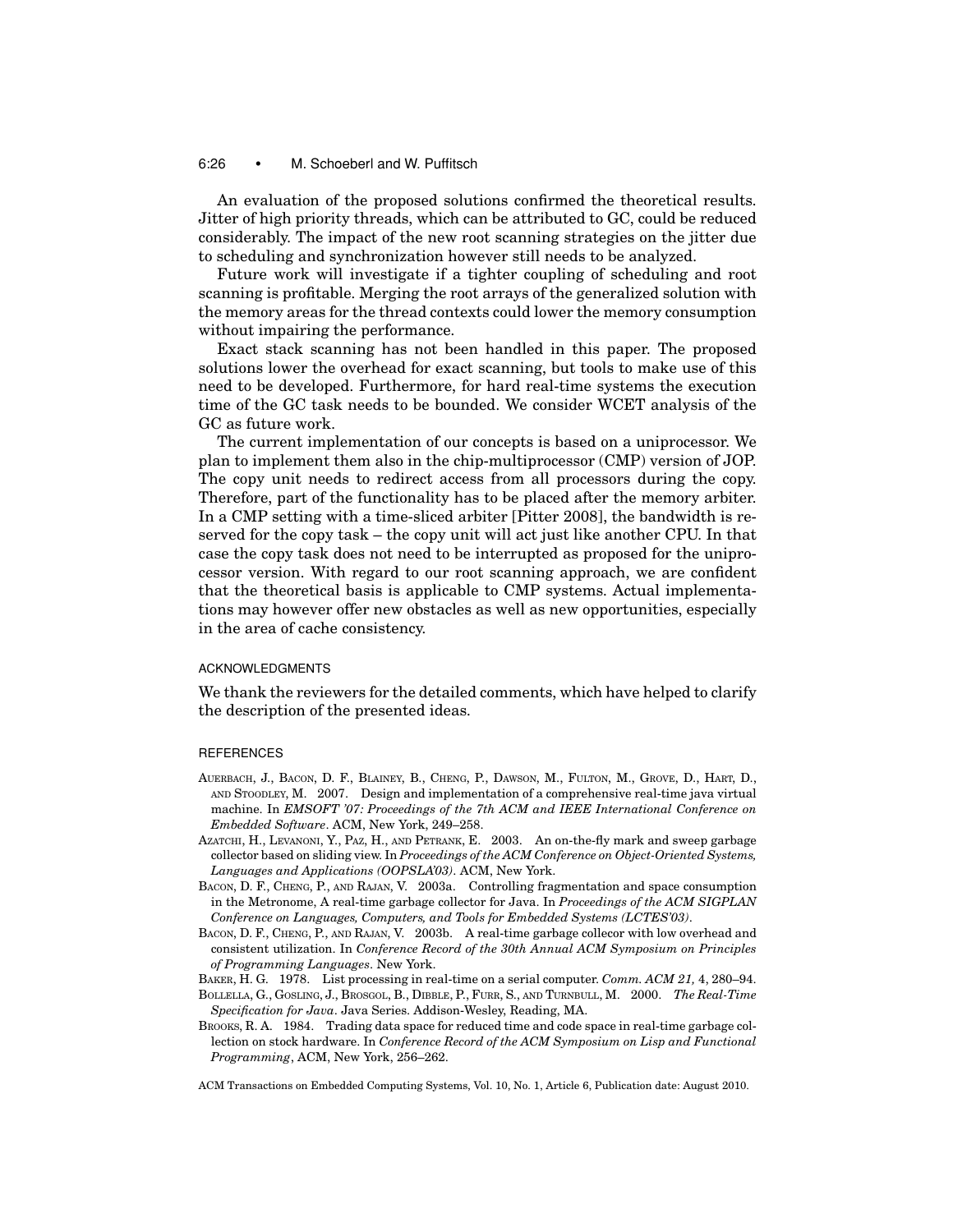- CHENG, P., HARPER, R., AND LEE, P. 1998. Generational stack collection and profile-driven pretenuring. In *Proceedings of the SIGPLAN'8 Conference on Programming Languages Design and Implementation*. ACM, New York.
- CLICK, C., TENE, G., AND WOLF, M. 2005. The pauseless GC algorithm. In *Proceedings of the 1st International Conference on Virtual Execution Environments, (VEE'05)*, ACM, New York, 46–56.
- DIJKSTRA, E. W., LAMPORT, L., MARTIN, A. J., SCHOLTEN, C. S., AND STEFFENS, E. F. M. 1978. On-the-fly garbage collection: An exercise in cooperation. *Comm. ACM 21,* 11, 965–975.
- DOLIGEZ, D. AND GONTHIER, G. 1994. Portable, unobtrusive garbage collection for multiprocessor systems. In the *Conference Record of the 21st Annual ACM Symposium on Principles of Programming Languages*. ACM, New York.
- DOLIGEZ, D. AND LEROY, X. 1993. A concurrent generational garbage collector for a multi-threaded implementation of ML. In the *Conference Record of the 20th Annual ACM Symposium on Principles of Programming Languages*. ACM, New York, 113–123.
- GOSLING, J., JOY, B., STEELE, G., AND BRACHA, G. 2005. *The Java Language Specification, 3rd Ed.* The Java Series. Addison-Wesley, Reading MA.
- GRUIAN, F. AND SALCIC, Z. 2005. Designing a concurrent hardware garbage collector for small embedded systems. In *Proceedings of Advances in Computer Systems Architecture: 10th Asia-Pacific Conference, (ACSAC'03)*. Springer-Verlag, Berlin, 281–294.
- HUELSBERGEN, L. AND LARUS, J. R. 1993. A concurrent copying garbage collector for languages that distinguish (im)mutable data. In *Proceeding of the 4th Annual ACM Symposium on Principles and Practice of Parallel Programming*. ACM, New York, 73–82.
- JONES, R. E. 1996. *Garbage Collection: Algorithms for Automatic Dynamic Memory Management*. Wiley, Chichester. (With a chapter on Distributed Garbage Collection by R. Lins).
- LEVANONI, Y. AND PETRANK, E. 2001. An on-the-fly reference counting garbage collector for Java. In *Proceedings of the ACM Conference on Object-Oriented Systems, Languages and Application (OOPSLA'01)*, ACM, New York.
- LIU, C. L. AND LAYLAND, J. W. 1973. Scheduling algorithms for multiprogramming in a hard-realtime environment. *J. ACM 20,* 1, 46–61.
- MEYER, M. 2006. A true hardware read barrier. In *Proceedings of the 4th International Symposium on Memory Management (ISMM'06)*, ACM, New York, 3–16.
- NETTLES, S. M. AND O'TOOLE, J. W. 1993. Real-time replication-based garbage collection. In *Proceedings of SIGPLAN Conference on Programming Languages Design and Implementation*. ACM, New York.
- NILSEN, K. D. AND SCHMIDT, W. J. 1992. Cost-effective object-space management for hardwareassisted real-time garbage collection. *Lett. Prog. Lang. Syst. 1,* 4, 338–354.
- NORTH, S. C. AND REPPY, J. H. 1987. Concurrent garbage collection on stock hardware. In *Conference Record of the Conference on Functional Programming and Computer Architecture*. Lecture Notes in Computer Science, vol. 274. Springer-Verlag, Berlin, 113–133.
- PITTER, C. 2008. Time-predictable memory arbitration for a Java chip-multiprocessor. In *Proceedings of the 6th international workshop on Java Technologies for Real-Time and Embedded Systems (JTRES)*. ACM Press, New York, 115–122.
- PIZLO, F., FRAMPTON, D., PETRANK, E., AND STEENSGARD, B. 2007. STOPLESS: A real-time garbage collector for multiprocessors. In *Proceedings of the 5th International Symposium on Memory Management (ISMM'07)*, ACM, New York, 159–172.
- PIZLO, F., PETRANK, E., AND STEENSGAARD, B. 2008. A study of concurrent real-time garbage collectors. In *Proceedings of the SIGPLAN Conference on Programming Languages Design and Implementation*. ACM, New York, 33–44.
- PUFFITSCH, W. AND SCHOEBERL, M. 2008. Non-blocking root scanning for real-time garbage collection. In *Proceedings of the 6th International Workshop on Java Technologies for Real-time and Embedded Systems (JTRES'08)*.
- ROBERTZ, S. G. AND HENRIKSSON, R. 2003. Time-triggered garbage collection—robust and adaptive real-time GC scheduling for embedded systems. In *Proceedings of the ACM SILPLAN Conference on Languages, Compilers, and Tools for Embedded Systems (LCTES'03)*. ACM, New York.
- SCHMIDT, W. J. AND NILSEN, K. D. 1994. Performance of a hardware-assisted real-time garbage collector. In *Proceedings of the 6th International Conference on Architectural Support for Programming Languages and Operating Systems (ASPLOS-VI)*. ACM, New York, 76–85.